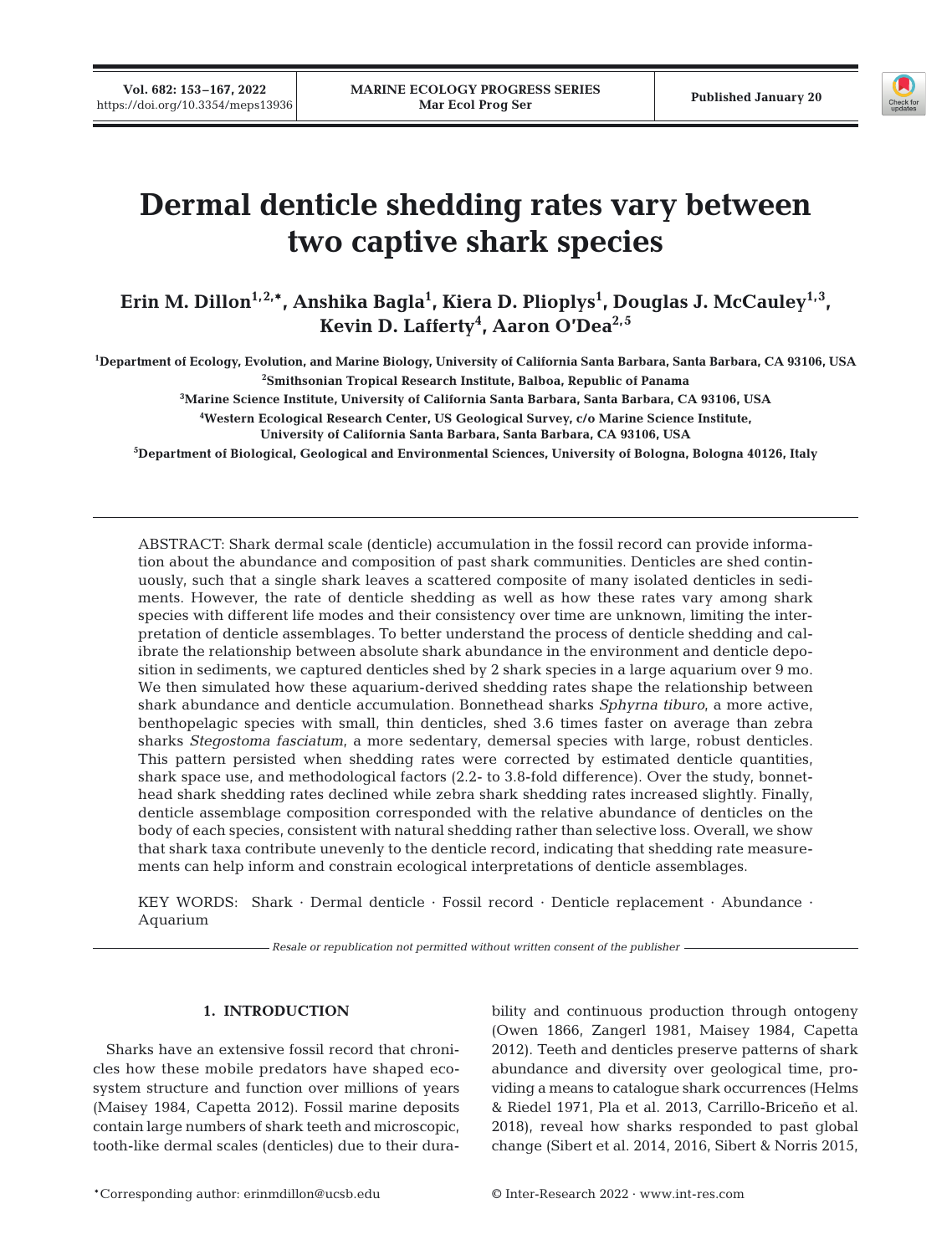Pimiento et al. 2017, Villafaña & Rivadeneira 2018, Ferrón et al. 2019, Wynd et al. 2020), guide paleoenvironmental inferences (Ferrón et al. 2014, Martínez-Pérez et al. 2018), and inform benchmarks for shark management amid recent declines (Drew et al. 2013, Dillon et al. 2017, 2021, Paillard et al. 2021). Denticles are several orders of magnitude more abundant than teeth, and their prevalence in sediments can facilitate statistical analyses of shark abundance and community structure over unprecedented reaches of space and time (Sibert et al. 2017, Dillon et al. 2021, Sibert & Rubin 2021). Yet, denticles are often overlooked in paleontological studies, and their potential for paleocommunity reconstruction has just begun to be explored (Ferrón et al. 2014, Dillon et al. 2017, Sibert et al. 2017).

One major methodological challenge when using the denticle record to reconstruct shark paleocommunities is that interpretations often rely on the assumption that the amount of denticle accumulation correlates with shark abundance (Sibert et al. 2017, Dillon et al. 2020). This assumption is complicated by the disarticulated, multi-element nature of denticle assemblages. Denticles accumulate in sediments after being shed through either the natural resorption of anchoring fibers on the skin, abrasion, predation, or movement (Reif 1985, Popp et al. 2020), such that a single shark leaves a scattered composite of many isolated denticles in sediments. Assemblages like these can obscure counts of individuals and skew assessments of absolute abundance in the fossil record (e.g. Badgley 1986, Shackleton 1988), limiting the ecological inferences that can be made.

To refine these inferences, it is important to understand how denticles enter the fossil record and test how well shark abundances can be estimated from denticle assemblages. Denticles are preserved over millions of years in a variety of marine sediment types owing to their robust calcium phosphate composition (Doyle & Riedel 1979, Sibert et al. 2017). Previous work has demonstrated a positive correlation between denticle accumulation in low-energy surface sediments and relative shark abundance for reef shark communities in aggregate across a spatial gradient of shark density (Dillon et al. 2020). Similarly, denticle-based reconstructions of shark community composition during the Middle Triassic are congruent with shark teeth recovered from the same localities, demonstrating the ecological fidelity and low taphonomic bias of the denticle record over millionyear timescales (Ferrón et al. 2014). However, the role of denticle shedding in mediating how species counts are represented in these fossil assemblages has yet to be determined.

Denticle shedding rate measurements can help guide ecological interpretations of the denticle record by calibrating the relationship between shark taxa in a community and their resultant denticle deposition in sediments. Little is known about the factors governing denticle shedding or the extent to which shedding rates vary among shark species and in dividuals with different life modes. Interspecific or temporal variation in denticle shedding rates would cause different shark species to contribute disproportionately to the fossil record relative to their absolute abundances. For instance, a higher frequency of denticles from pelagic versus demersal species might reflect differences in relative abundance, differences in shedding rates, or both. Shark tooth replacement rates vary among species and seasons (Strasburg 1963, Moss 1967, 1972, Reif et al. 1978, Luer et al. 1990, Overstrom 1991, Correia 1999, Botella et al. 2009), but only speculative descriptions of denticle shedding rates exist at present (Märkel & Laubier 1969, Reif 1974, 1985, Jagt & Jagt-Yazykova 2017).

Here, we provide a first empirical estimate of denticle shedding rates in a controlled aquarium environment with a known shark density to examine variation in shedding between shark species with different life modes and denticle morphologies. Denticle accumulation into substrate-filled trays was recorded over 9 mo for zebra sharks *Stegostoma fasciatum* and bonnethead sharks *Sphyrna tiburo*, 2 warm-water, coastal species which differ in ecological traits such as habitat, body size, and activity patterns (Fig. 1, Table 1). We recorded denticle accumulation at multiple time points to measure and incorporate any sub-annual temporal variability into the shedding rate estimates for each species. Behavioral surveys were conducted to assess how patterns of shark activity, space use, and interactions with the tank environment varied between species and, in turn, might have influenced denticle shedding. Lastly, we applied the aquarium-derived shedding rates in a computer simulation to explore how interspecific variation in denticle loss shapes the relationship between absolute shark abundance and denticle accumulation.

# **2. MATERIALS AND METHODS**

# **2.1. Setting**

Denticle shedding was measured at the Aquarium of the Pacific (Long Beach, California, USA) in the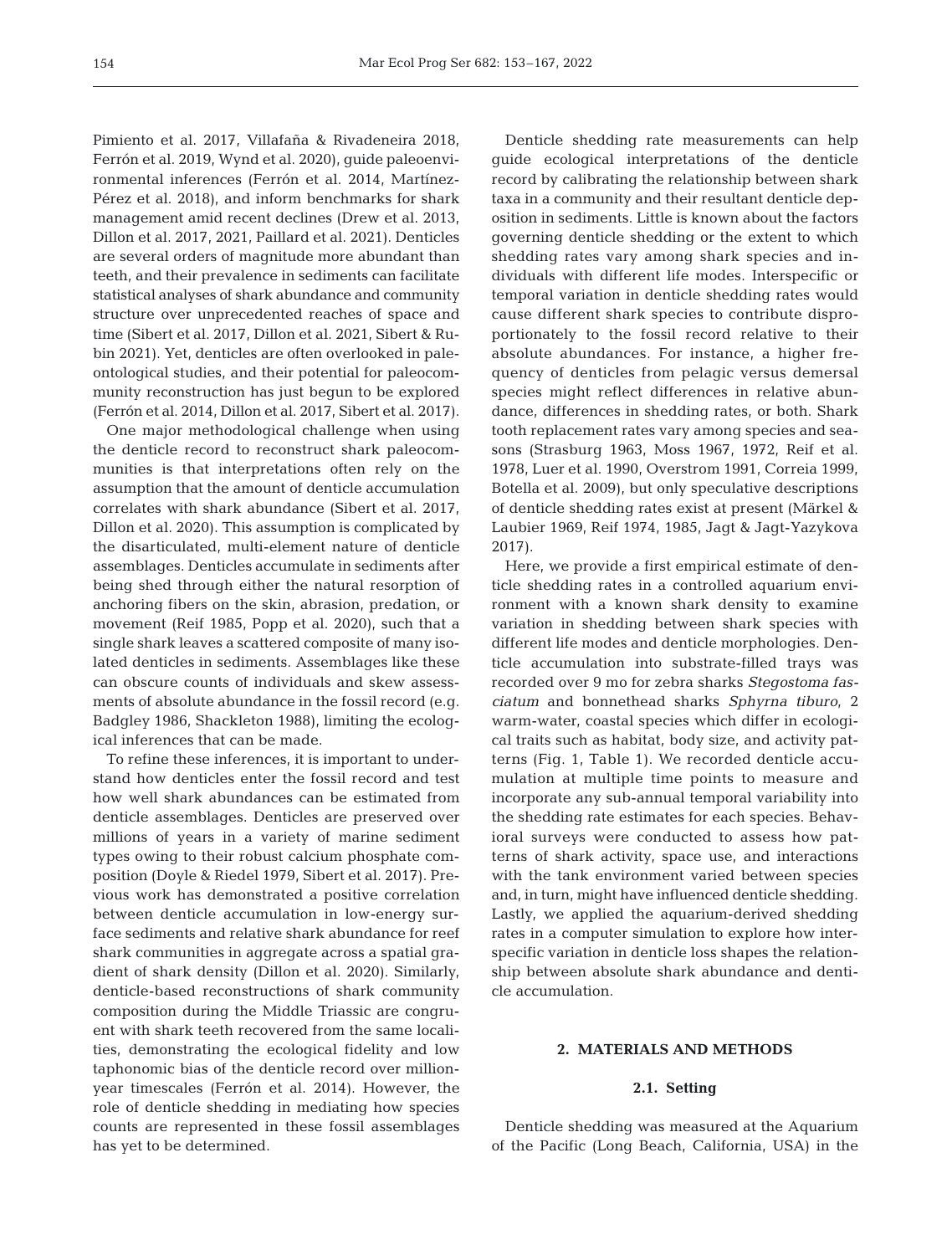

Fig. 1. Variation in denticle morphology between the 2 shark species in the Tropical Pacific Gallery at the Aquarium of the Pacific on the (a,d) body, (b,e) fins, and (c,f) fin edges. Zebra sharks *Stegostoma fasciatum* are characterized by *ridged abrasion strength* and *abrasion strength* denticles, which provide this demersal species with protection during contact with sandy, hard, or coral-rich substrates. In contrast, bonnethead sharks *Sphyrna tiburo* are covered almost entirely by hydrodynamic *drag reduction* denticles, with only a small proportion of *abrasion strength* and *ridged abrasion strength* denticles found along the leading edges of the fins and around the snout. Shark illustrations are courtesy of A. Diedenhofen. Scale bars = 200 μm

Table 1. Ecological traits (life mode) and denticle characteristics of the 2 shark species in the Tropical Pacific Gallery at the Aqua rium of the Pacific. The ecological traits and denticle characteristics varied between species, allowing us to examine how they affect denticle shedding rates

| Trait or characteristic                                                                                                                                                                                                                                                                              | Zebra shark<br>Stegostoma fasciatum | Bonnethead shark<br>Sphyrna tiburo |  |  |  |
|------------------------------------------------------------------------------------------------------------------------------------------------------------------------------------------------------------------------------------------------------------------------------------------------------|-------------------------------------|------------------------------------|--|--|--|
| Habitat <sup>a</sup>                                                                                                                                                                                                                                                                                 | Over sand, rubble, and              | Over sand, mud, seagrass,          |  |  |  |
|                                                                                                                                                                                                                                                                                                      | coral bottoms                       | and coral bottoms                  |  |  |  |
| Relative location to the seafloor <sup>a</sup>                                                                                                                                                                                                                                                       | Demersal                            | Benthopelagic                      |  |  |  |
| <b>Behavior</b> <sup>a</sup>                                                                                                                                                                                                                                                                         | Sluggish during the day; rests      | Continuous swimming                |  |  |  |
|                                                                                                                                                                                                                                                                                                      | on the seafloor while buccal        | (obligate ram-ventilator);         |  |  |  |
|                                                                                                                                                                                                                                                                                                      | pumping; nocturnal hunter           | social                             |  |  |  |
| Total length <sup>a</sup> [mean length in Tropical Pacific Gallery] (cm)                                                                                                                                                                                                                             | $~150 - 350$ [210]                  | $~150 - 150$ [100]                 |  |  |  |
| Estimated body surface area $(m^3)^b$                                                                                                                                                                                                                                                                | 1.03                                | 0.37                               |  |  |  |
| Denticle density (denticles $mm^{-2}$ )                                                                                                                                                                                                                                                              | 3–10 (Raschi & Tabit 1992)          | 20-31 (Creager & Porter 2018)      |  |  |  |
| Proportional cover of <i>drag reduction</i> denticles $(\%)^c$                                                                                                                                                                                                                                       | 0.0                                 | 93.8                               |  |  |  |
| Proportional cover of <i>abrasion strength</i> denticles $(\%)^c$                                                                                                                                                                                                                                    | 5.3                                 | 2.8                                |  |  |  |
| Proportional cover of <i>ridged abrasion strength</i> denticles $(\%)^c$                                                                                                                                                                                                                             | 86.4                                | 2.4                                |  |  |  |
| Proportional cover of <i>generalized functions</i> denticles $(\%)^c$                                                                                                                                                                                                                                | 8.3                                 | 1.0                                |  |  |  |
| <sup>a</sup> Source: Compagno et al. (2005); <sup>b</sup> Modeled as an ellipse, using estimated body measurements from sharks in the Tropical<br>Pacific Gallery; 'Mean proportional cover data were obtained from published morphometric studies of museum specimens<br>(described in Section 2.3) |                                     |                                    |  |  |  |

Tropical Pacific Gallery. The tank was ~1 325 000 l in volume and housed 5 captive sharks of 2 species: 3 zebra sharks and 2 bonnethead sharks (Fig. S1 in the Supplement at www.int-res.com/articles/suppl/

m682p153\_supp.pdf). All sharks were mature females apart from 1 juvenile female zebra shark, and they had been in captivity for ~5−15 yr. The tank also housed numerous other bony and cartilaginous (ray)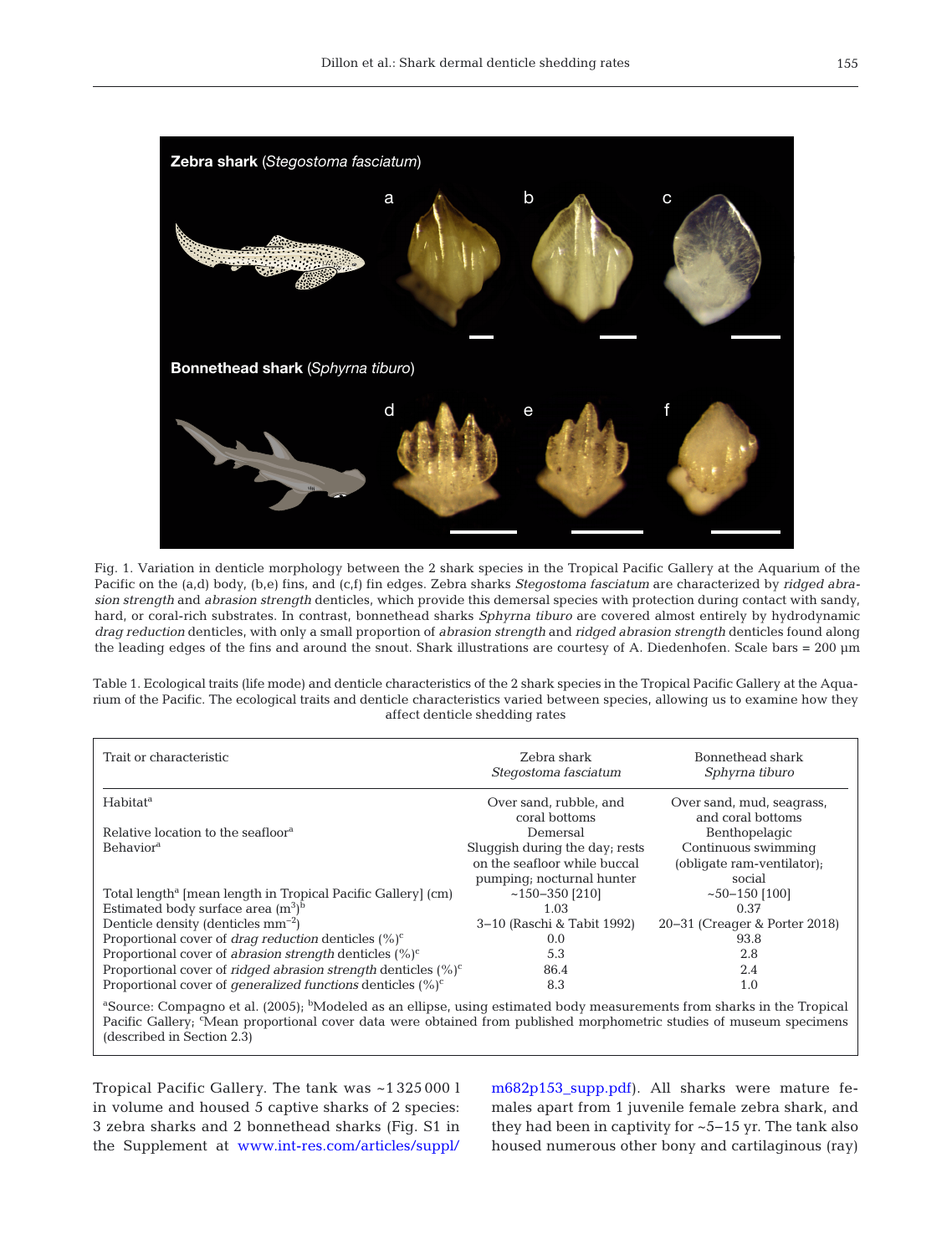fish species. Seawater was maintained between 23.2 and 24.7°C (mean  $\pm$  SD; 23.9  $\pm$  0.1°C), and water quality was monitored to ensure animal health. The water turnover rate was approximately 1 h, and seawater was pumped in and out of the tank through a diffuse network of pipes, resulting in low flow conditions. The tank was illuminated with natural sunlight via skylights, and additional artificial light was provided in the morning and evening using metal halide fixtures (photoperiod of ~10−14 h light and ~14−10 h dark, with the amount of natural light varying seasonally). Shark diets remained consistent throughout the study, with zebra sharks receiving 0.45 kg  $d^{-1}$ and bonnethead sharks receiving 0.2 kg  $d^{-1}$  of a mix of clam foot, sardines, mackerel, mahi mahi, capelin, herring, and market squid.

## **2.2. Denticle shedding rate measurements**

To measure denticle shedding rates, we deployed 6 Pyrex® trays  $(38.6 \times 26.5 \times 4.8 \text{ cm}, 4.5 \text{ l} \text{ volume})$ containing 1.2 kg of CaribSea® aragonite sand substrate (Fig. S1) for intervals of 25−42 d at 6 time points between June 2018 and March 2019 (n = 190 d). No measurements were taken in November and December 2018 due to construction in the tank. The trays were enclosed in separate 26 l Sterilite® containers  $(58.4 \times 41.3 \times 15.2$  cm) covered with a mesh baffle  $(-2 \text{ cm}^2 \text{ opening})$  to prevent disturbance from animals and reduce turbulence that could displace the substrate (Gardner 1980). We deployed the trays in 3 locations within the tank, with 2 replicates per lo cation (Fig. S1). Four trays were placed within a webbed mesh enclosure  $(-0.5 \text{ cm}^2 \text{ opening})$  under the main viewing window, which allowed denticles and small shark teeth, but not animals, to enter the immediate area, and 2 were placed in a tank corner. The experimental sand substrate did not contain skeletal remains prior to deployment, so any denticles accumulating in the trays were shed by sharks in the tank.

Samples were weighed before and after each deployment to account for any changes to the experimental substrate. On average, the samples gained 171 g (SD = 118 g), or 14% of their original weight, and there was no net loss. Around 30% of the weight gained was attributed to grains >3 mm, which were not present in the clean CaribSea® sand substrate and could have entered the trays as a byproduct of feeding, thus contributing weight but not denticles to the samples. The remaining weight gained might have resulted from animal behavior (e.g. cownose

rays displacing sediment) or sediment resuspension. We collected  $\sim 0.5$  kg bulk samples (n = 4) of surface sediments outside the trays to quantify denticle abundance in the surrounding substrate and evaluate the extent to which this input of non-experimental sediment might have elevated our denticle shedding measurements.

All samples were processed to recover denticles. Samples were sieved, and the 63 μm to 2 mm size fractions were quartered using a splitter (subsample mean  $\pm$  SD; 264.0  $\pm$  31.2 g). The subsamples were treated with 10% acetic acid to eliminate the calcium carbonate and then with 5% hydrogen peroxide to remove excess organic material (Dillon et al. 2017, Sibert et al. 2017). To facilitate denticle recovery, we dyed the samples with Alizarin Red S, a calciumspecific dye which preferentially stains skeletal remains such as ichthyoliths (Sibert et al. 2017). Denticles were separated from the residue under a stereo microscope and counted. Shark teeth were also manually removed from the 63 μm to >2 mm size fraction and counted to assess the magnitude of difference between teeth and denticle accumulation. Ray teeth and denticles were recognizable and were excluded from the analyses.

Denticles were visually identified to shark species using a dermal denticle reference collection (Dillon et al. 2017), as bonnethead and zebra shark denticles are morphologically distinguishable (Fig. 1; Table S1). Only 3% (n = 218) of the denticles recovered could not be reliably identified (Fig. S2) and were excluded from the species-level analyses. Denticle shedding rates were calculated as the number of denticles accumulating per day per  $m<sup>2</sup>$  and were reported both in terms of total accumulation and the accumulation per individual of each species. In addition to reporting the raw estimates, denticle shedding rates were corrected by 3 factors that could bias the measured values: (1) non-experimental sediment input (described above); (2) body surface area (estimated as an ellipsoid) and published species-specific denticle densities (Raschi & Tabit 1992, Ferrón & Botella 2017, Creager & Porter 2018) (Table 1) because the 2 shark species differ in size and could possess different quantities of denticles on their bodies; and (3) shark space use, which could influence whether denticles settled in the trays after being shed (described in Section 2.5).

Denticle sinking trajectories are influenced by water flow patterns, which could potentially concentrate denticles in specific areas of the tank. To determine whether denticles accumulated in the replicate trays in a non-random manner, we used ANOVA to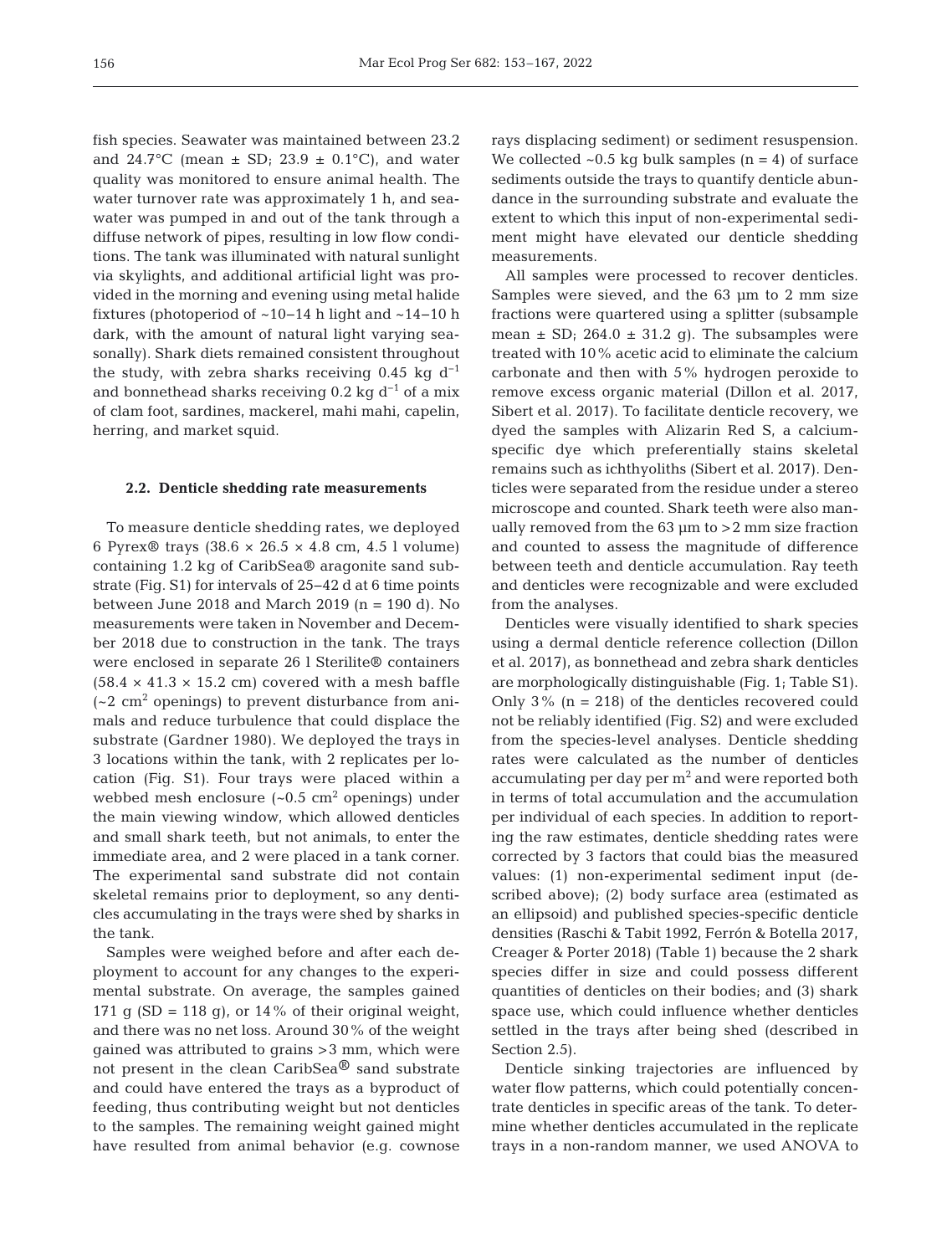test for spatial differences across tray locations during each deployment as well as for the deployments in aggregate. In these analyses, systematic differences in denticle accumulation across tray locations might evidence preferential areas of accumulation on the tank bottom.

To explore differences in denticle shedding rates across shark species, we used generalized linear mixed models. Models were implemented using the R package 'glmmTMB' with a Gamma error distribution (Brooks et al. 2017). Shark species was included as a fixed effect, and tray location and deployment month were included as random effects to account for spatial and temporal variability in denticle accumulation. Model diagnostics were assessed with the package 'DHARMa' (Hartig 2021). Akaike's information criterion corrected for small sample size (AICc) was used for model selection, and likelihood ratio tests were used to calculate p-values. Models were re-run with each correction to examine their influence on the shedding rate estimations. All analyses were performed in R version 3.6.0 (R Core Team 2019, Wickham et al. 2019).

## **2.3. Denticle assemblage composition**

Denticle morphology varies across the body of a shark, providing a means to examine whether denticles were preferentially lost from certain body regions. We categorized the denticles from a subset of 15 randomly selected samples (n = 3153 denticles) into 5 previously recognized functional morphotypes: *drag reduction*, *ridged abrasion strength*, *abrasion strength*, *generalized functions*, and *defense* (Reif 1985, Ferrón et al. 2014, Dillon et al. 2017, Ferrón & Botella 2017). This classification approach produced functional morphotype and species-level information for each denticle.

We then compared the relative abundance of functional morphotypes in the trays to their proportional representation on the bodies of the 2 shark species in the tank. This comparison was used to test whether shedding rates differ across functional morphotypes within each species and provide insight into the process of denticle loss as inferred by these patterns. Proportional cover data were obtained from published morphometric studies of museum specimens (Dillon et al. 2017, 2020, Ferrón & Botella 2017). Similar methods were used in each study to quantify the body surface area covered by each functional morphotype. Zebra shark  $(n = 1)$  and bonnethead shark  $(n = 2)$  specimens were virtually divided into several regions (dorso-lateral, ventral, and fins), and transects across each region were conducted on a coordinate system. Denticle morphology was visually inspected either using a binocular microscope or  $40\times$ magnification hand lens. When possible, these visual classifications were cross-checked with denticles in the reference collection. The relative proportions of each functional morphotype on the body and fins were scaled by the estimated surface area of each region to account for differences in body size (methods are described in detail by Ferrón & Botella 2017 and Dillon et al. 2020). Although denticle density can vary across the body of a shark, the proportional cover data were not overly sensitive to the amount of variation documented for bonnethead and zebra sharks (Raschi & Tabit 1992, Ferrón & Botella 2017, Creager & Porter 2018).

## **2.4. Weathering analysis**

Denticle weathering was assessed in 10 randomly selected denticles per species from each of the same subset of 15 samples  $(n = 300$  denticles). Each denticle was assigned a weathering score, which ranged from 0 (pristine) to 3 (poor preservation) and was based on visual inspection of the crown, peaks, and base (Dillon et al. 2020) (Table S2). The weathering scores were compared across shark species, denticle functional morphotypes, tray locations, and deployments using ANOVA, Kruskal-Wallis, and Wilcoxon rank sum tests to describe denticle preservation within 1 mo of being shed.

#### **2.5. Shark behavioral surveys**

To determine how behavior differed between the 2 shark species and, consequently, might have influenced denticle shedding rates, we conducted focal observations  $(n = 65)$  from the main viewing window of the tank (Fig. S1) on 7 occasions between October 2019 and February 2020, spanning the months when denticle shedding rates were most variable. Observations took place during operating hours and were divided into morning  $(09:00−12:00 h; n = 22)$ , afternoon (12:00−15:00 h; n = 18), and evening (15:00− 18:00 h;  $n = 25$ ) sessions. Sessions were 3 h long, during which the behavioral surveys were conducted consecutively (~3 min gap between observation periods on average). Each survey lasted a maximum of 20 min or was terminated early if the shark left the field of view for longer than 2 min. Sharks were hap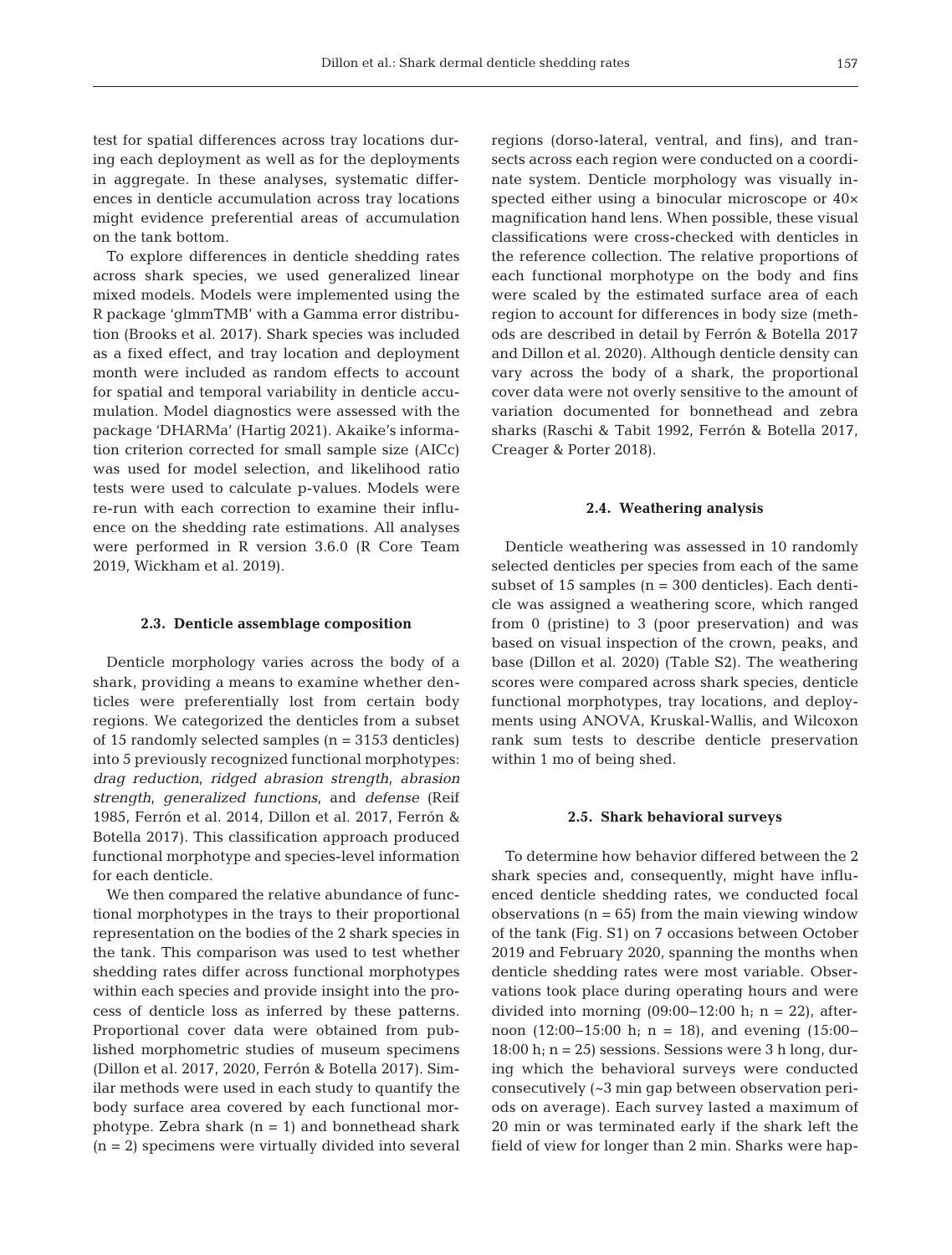hazardly selected (individuals could be identified using markings on their bodies), and each shark was observed 10 to 16 times. Thirteen of the 65 surveys were conducted during dive shows to investigate the effect of diver presence and feeding on shark behavior. These 13 surveys spanned morning  $(n = 3)$ , afternoon  $(n = 4)$ , and evening  $(n = 6)$  dive shows and included observations of both bonnethead  $(n = 4)$  and zebra sharks  $(n = 9)$ .

During each behavioral survey, we documented be haviors that were hypothesized to influence the rate and location of denticle shedding. Every 30 s, we recorded the sharks' activity state as well as vertical and horizontal position in the tank. The total number of interactions with the tank sides, tank bottom, and other large animals in the tank were also recorded, as they could artificially inflate shedding rates (Table 2). Because shark space use was not homogeneous throughout the tank, denticle shedding rate measurements were corrected by the frequency of 2 behaviors during which any denticles lost would likely not be captured in the trays: (1) resting on the tank bottom (exclusive to zebra sharks) and (2) occupying space near the center of the tank away from the trays.

We used generalized linear mixed models to test whether behavior or position in the tank differed between species, time of day, or during dive shows. Models were implemented using the R package 'glmmTMB' with a binomial error distribution (Brooks et al. 2017), and separate models were run with the following behavioral states as response variables: activity state (traveling), horizontal position (outer third, where the trays were located and contact with the tank sides

was possible), and vertical position (bottom third, where contact with the tank bottom was possible) (Table 2). Additionally, a second set of models with a negative binomial error distribution were run with the interaction counts as the response variable and survey duration as an offset. In both sets of models, species, time of day, and dive show were included as fixed effects, and observation date was included as a random effect. Model diagnostics were assessed with the package 'DHARMa' (Hartig 2021). AICc was used for model selection (Table S3), and likelihood ratio tests were used to calculate p-values. All analyses were performed in R (R Core Team 2019, Wickham et al. 2019).

## **2.6. Denticle shedding computer simulation**

Using the aquarium-derived denticle shedding rates, we ran a computer simulation to explore how interspecific variation in denticle shedding could in fluence ecological interpretations of denticle accumulation and assemblage composition. In the simulation, bonnethead and zebra shark abundances were allowed to vary between 1 and 10 in a closed system (20 sharks maximum). All permutations of their abundances were computed to generate variation in both absolute shark abundance and relative species abundance. We then applied the shedding rates from our aquarium trials over a 90 d period to predict denticle accumulation in a  $1 \text{ m}^2$  area. Denticle accumulations were determined for each species and were also disaggregated by functional morphotype using the ratios observed in the trays (see Section 2.3). The

| Table 2. Shark behaviors documented during the behavioral surveys and their hypothesized effect on denticle shedding rates. |
|-----------------------------------------------------------------------------------------------------------------------------|
| <b>Bolded</b> categorical states were included as response variables in the generalized linear mixed models                 |

| <b>Behavior</b>                                                                          | Measurement<br>frequency | Categorical<br>state                                           | Justification                                                                                        |
|------------------------------------------------------------------------------------------|--------------------------|----------------------------------------------------------------|------------------------------------------------------------------------------------------------------|
| <b>Activity state</b>                                                                    | Every 30 s               | <b>Traveling</b><br>Resting on tank bottom<br>Other (describe) | Shark movement could induce denticle shedding<br>and influence the location of denticle accumulation |
| Vertical position in the tank                                                            | Every 30 s               | Top third<br>Middle third<br><b>Bottom third</b>               | Shark space use could influence the location of<br>denticle accumulation                             |
| Horizontal position in the tank                                                          | Every 30 s               | <b>Outer third</b><br>Inner two-thirds                         | Shark space use could influence the location of<br>denticle accumulation                             |
| Contact with tank sides                                                                  | Total count              |                                                                | Abrasion could dislodge denticles                                                                    |
| Contact with tank bottom                                                                 | Total count              |                                                                | Abrasion could dislodge denticles                                                                    |
| Interactions with other large<br>animals in the tank<br>(approached within $\sim 0.5$ m) | Total count              |                                                                | Contact with other animals could induce denticle<br>shedding                                         |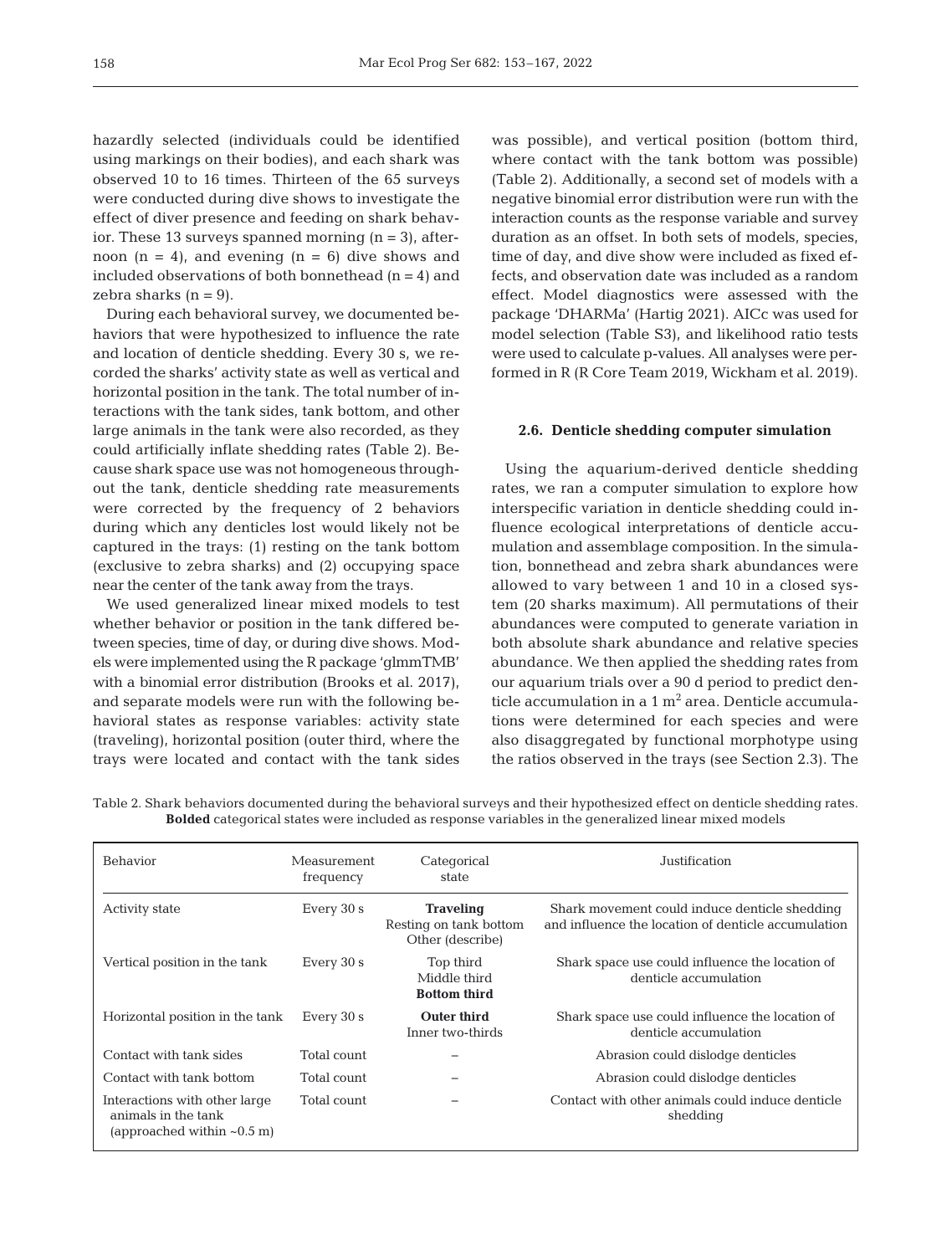effect of denticle shedding on the relationship be tween shark count and denticle accumulation was plotted across the simulated scenarios to describe the limits of inference when characterizing shark communities using denticle assemblages.

## **3. RESULTS**

#### **3.1. Denticle shedding rates**

Denticles were frequently shed by sharks in the tank, with upwards of 33 000 denticles accumulating in the  $\sim 0.6$  m<sup>2</sup> area sampled over the 190 d long study. Denticle shedding rates were similar across tray locations overall (ANOVA  $F_{2,29} = 0.35$ , p = 0.71; Fig. S3A), although rates varied 1.1- to 2.3-fold across locations during each deployment (Fig. S3B). Between 14 and 54 denticles accumulated per day in each tray, indicating that the 5 sharks in the tank shed multiple denticles every day that settled in the sampled area. In contrast, an estimated 146 shark teeth accumulated during the study, approaching the 3 to 5 order of magnitude difference between the number of denticles and teeth possessed by these species at any point in time.

Denticle shedding rates differed significantly between the 2 shark species in the tank. The mean shedding rate of bonnethead sharks (denticles shed shark<sup>-1</sup> d<sup>-1</sup> m<sup>-2</sup>) was 3.6 times higher than that of zebra sharks ( $\chi^2$ <sub>1</sub> = 73.80, p < 0.001; Fig. 2), although this difference ranged from 1.4 to 6.5 across deployments. When corrected by estimated non-experimental sediment input, denticle quantities, and shark space use, bonnethead sharks consistently maintained a higher shedding rate than zebra sharks (2.2- to 3.8-fold difference; Table 3). Notably, correcting by denticle quantities did not have a large effect on the magnitude of difference in mean shedding rate between these 2 species, as their contrasting body sizes were offset by opposite patterns in denticle density (Table 1). As a result, the 2 bonnethead sharks in the tank produced more denticles than the 3 zebra sharks.

Denticle shedding rates fluctuated across the monthly deployments. In aggregate, shedding rates varied 1.6-fold across deployments on average (Fig. S4), although the pattern of temporal variation differed between the 2 shark species. The mean shedding rate of bonnethead shark denticles decreased from June to March by an overall factor of 2.5 (Fig. 3). In contrast, the mean shedding rate of zebra shark denticles was stable from June to October before increasing by a factor of 1.7 in the final 2 deployments (Fig. 3). These patterns were consistent across tray locations, suggesting that they were not purely due to changes in shark space use over time in the tank (Fig. S5). This temporal variation altered the ratio of bonnethead to zebra shark denticles recovered during each deployment despite shark density remaining constant.

The input of non-experimental sediment into the trays appeared to have a minimal effect on the ob served patterns of denticle shedding. The bulk samples of surface sediments contained a mean ± SD of 554 ± 242 denticles kg<sup>-1</sup>. Given the mean addition of 135 g tray<sup>-1</sup> of grain sizes <3 mm, we predict that  $~5$  denticles could have been added by external processes, or approximately 8% of the 983 denticles that accumulated in each tray on average (falling within the SD of each deployment). Ac cordingly, the denticle shedding rates corrected by this non-experimental input were not substantially different from the raw measurements (Table 3). The tank was not hydro-vacuumed during the study, so these samples provide an upper estimate of denticles present in the substrate surrounding the trays.



Fig. 2. Denticle shedding rates for zebra sharks *Stegostoma fasciatum* (yellow) and bonnethead sharks *Sphyrna tiburo* (blue), aggregated across the 9 mo long study. Shedding rates were measured for each collection tray as the number of denticles accumulating shark<sup>-1</sup> d<sup>-1</sup> m<sup>-2</sup> (n = 34). Bonnethead sharks shed 3.6-fold more denticles on average than zebra sharks  $(p < 0.001)$ . Each boxplot shows the median (dark bar), mean (diamond), and interquartile range (box), and outliers are displayed as black points. The whiskers show the upper and lower extremes (calculated as Q3 + 1.5\*IQR and Q1 – 1.5\*IQR, respectively). Raw data are shown as jittered points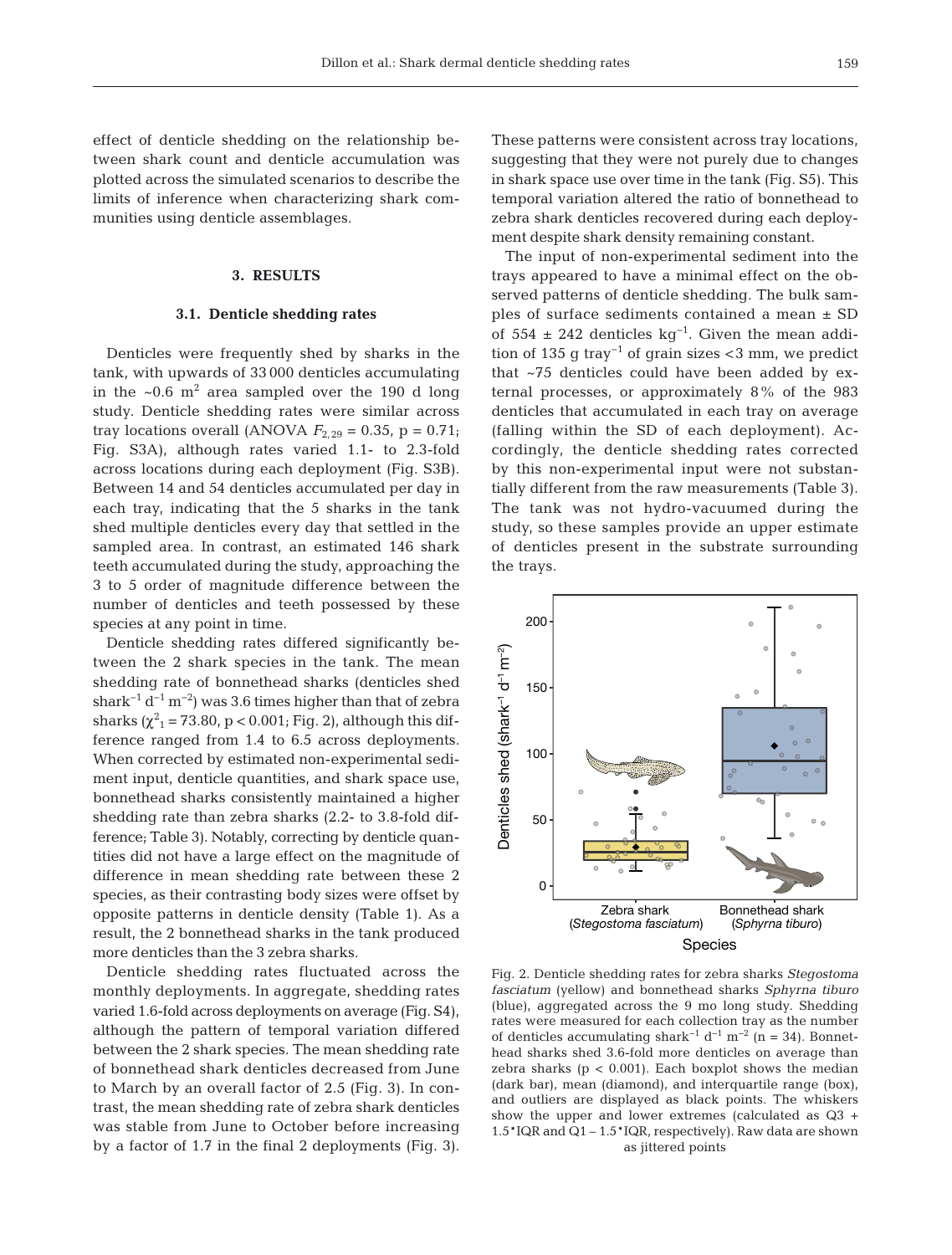Table 3. Comparison of mean denticle shedding rates between zebra sharks *Stegostoma fasciatum* and bonnethead sharks *Sphyrna tiburo*. In addition to reporting the raw data, shedding rates were corrected by: (1) non-experimental sediment input, (2) denticle quantities (calculated as the product of body surface area and maximum observed denticle density; Table 1), (3) shark space use (based on the behavioral surveys), and (4) the corrections in aggregate. Shedding rates were calculated as denticles shed shark<sup>-1</sup> d<sup>-1</sup> m<sup>-2</sup> with each correction applied. The magnitude of difference between the 2 species was determined both using the aggregated mean shedding rates as well as the rates during each deployment (provided here as a range). Test statistics are reported from the generalized linear mixed models

| Correction                 | Mean bonnethead<br>shark shedding rate | Mean zebra shark<br>shedding rate | Magnitude of<br>difference (Range) | $\chi^2$ |         |
|----------------------------|----------------------------------------|-----------------------------------|------------------------------------|----------|---------|
| Raw data                   | 106.1                                  | 29.5                              | $3.6 \times (1.4 - 6.5)$           | 73.80    | < 0.001 |
| (1) Non-experimental input | 103.0                                  | 27.3                              | $3.8 \times (1.4 - 7.1)$           | 70.70    | < 0.001 |
| (2) Denticle quantity      | $9.3 \times 10^{6}$                    | $2.9 \times 10^{6}$               | $3.2 \times (1.3 - 5.8)$           | 68.82    | < 0.001 |
| $(3)$ Space use            | 89.3                                   | 37.7                              | $2.4 \times (1.0 - 4.3)$           | 45.35    | < 0.001 |
| (4) All corrections        | $7.6 \times 10^{6}$                    | $3.4 \times 10^{6}$               | $2.2 \times (0.9 - 4.2)$           | 34.96    | < 0.001 |

## **3.2. Denticle assemblage composition**

The subset of denticles identified to functional morphotype broadly matched the expected proportions found on the body of each shark species in the tank (Fig. S6). Most zebra shark denticles in the trays were classified as *ridged abrasion strength* (mean ± SE; 85.3 ± 1.0%), with small numbers of *generalized*

*functions* (7.4 ± 0.7%) and *abrasion strength*  $(7.3 \pm 0.7\%)$  denticles recovered. Likewise, the body and fins of zebra shark museum specimens were covered by *ridged abrasion strength* denticles (86.4% of body surface area), although *generalized functions* (8.3%) and *abrasion strength* (5.3%) denticles were also present. In contrast, most bonnethead shark denticles in the trays were classified as *drag reduction*  $(84.5 \pm 0.8\%)$ , with small numbers of *abrasion strength* (7.3 ± 0.8%), *ridged abrasion strength* (4.8 ± 0.5%), and *generalized functions*  $(3.4 \pm 0.5\%)$  denticles recovered. Similarly, the body and fins of bonnethead shark museum specimens were characterized by *drag reduction* denticles (93.8% of body surface area), followed by *abrasion strength* (2.8%), *ridged abrasion strength* (2.4%), and *generalized functions* (1.0%) denticles. These corresponding rank abundances suggest that different functional morphotypes, which vary in their distribution on sharks' bodies, were shed at similar rates within each species.

# **3.3. Denticle weathering**

Denticles recovered from the trays were better preserved (median weathering score ± median ab solute deviation;  $1.0 \pm 1.2$ ) than denticles from the field. Although minor fragmentation of the crown or peaks was common (51% of denticles examined), both surface alteration and discoloration



Fig. 3. Temporal variation in denticle shedding rates across the 6 deployments, which spanned a 9 mo long period from June to March. The mean shedding rate of bonnethead shark *Sphyrna tiburo* denticles (blue) decreased 2.5-fold during the study, whereas the mean shedding rate of zebra shark *Stegostoma fasciatum* denticles (yellow) remained relatively consistent across the first 4 deployments before increasing 1.7-fold in the final 2 deployments. The points and error bars show the mean denticle shedding rate and standard error for each deployment  $(n = 6$  trays per deployment, except the third deployment  $[n = 4]$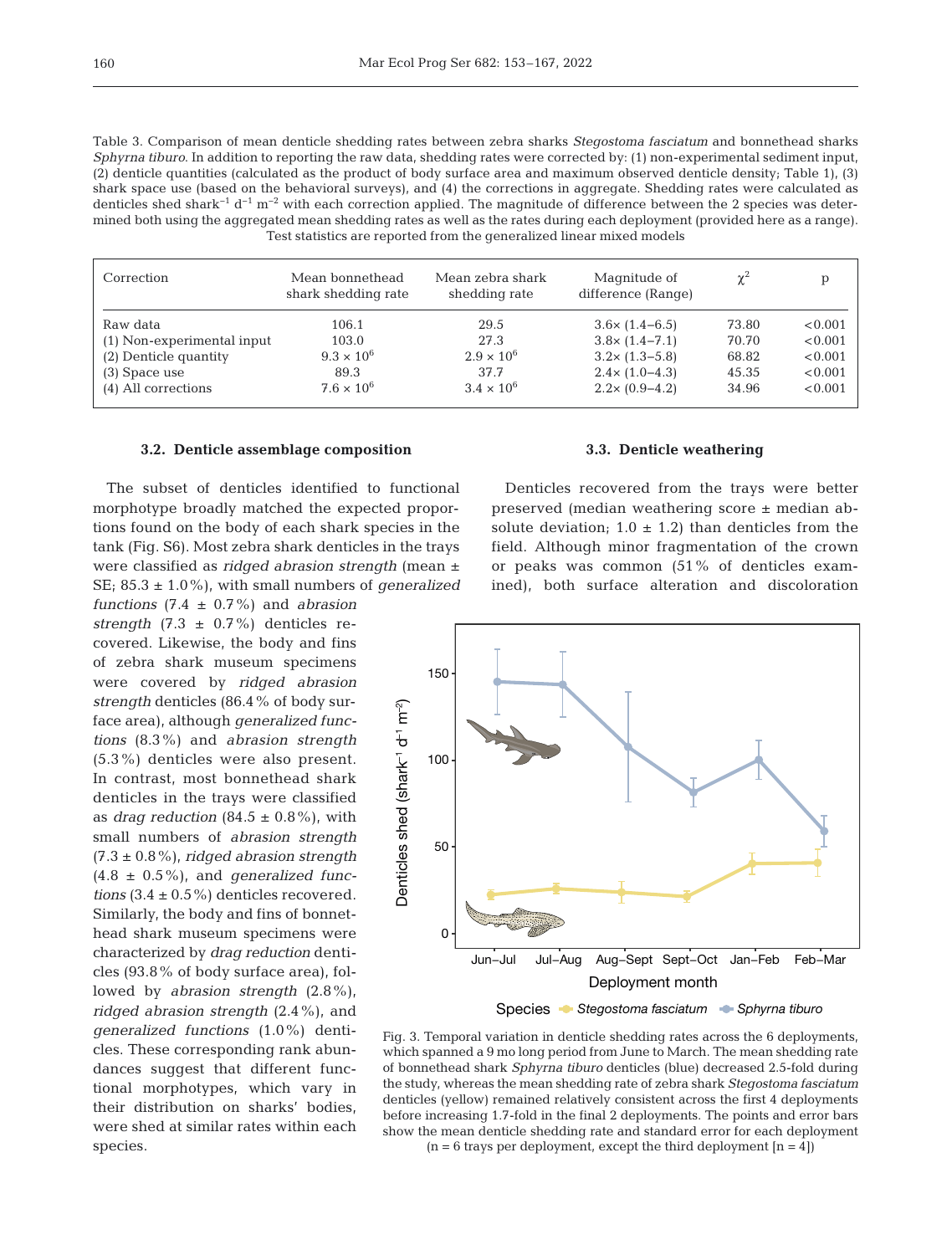were rare, and denticles missing more than half of their crown comprised less than 3% of the assemblage. Around 23% of the denticles had an intact base, and base preservation, which could reflect differences in denticle morphology and whether they were lost through natural shedding or abrasion, was similar across functional morphotypes (Kruskal-Wallis  $H_3 = 2.37$ ,  $p = 0.50$ ) and species (Wilcoxon  $W = 10671$ ,  $p = 0.37$ ). In general, weathering scores were consistent across deployments (Kruskal-Wallis  $H_5 = 5.82$ ,  $p = 0.32$ ) and areas of the tank (mesh enclosure vs. tank corner, Wilcoxon *W* = 10778, p = 0.98). However, *drag reduction* denticles  $(2.0 \pm 1)$  were, on average, more weathered (Welch's ANOVA  $F_{3,58.3} = 4.45$ ,  $p = 0.007$ ; Games-Howell post hoc test  $p < 0.05$ ) (Fig. S7) and were more frequently observed with fragmented peaks (58%) than the other functional morphotypes (29%). Nevertheless, bonnethead shark denticles in aggregate  $(1.0 \pm 1.5)$  had similar, although more variable, preservation relative to zebra shark denticles  $(1.0 \pm 0.7)$ .

# **3.4. Shark behavior**

During the behavioral surveys, the bonnethead sharks in the tank displayed less behavioral variability than the zebra sharks, such that activity state differed significantly between species ( $\chi^2$ <sub>1</sub> = 616.38,  $p < 0.001$ ) and time of day ( $\chi^2_{1} = 77.26$ ,  $p < 0.001$ ). Bonnethead sharks were more active and consistently traveled around the tank, whereas zebra sharks alternated between traveling and resting, particularly in the evenings (Figs. S8 & S9). Both species were more active during dive shows ( $\chi^2$ <sub>1</sub> = 74.00,  $p < 0.001$ ), with zebra sharks in particular spending less time resting on the tank bottom during shows. As a consequence of these activity patterns, bonnethead sharks spent more time in the upper two-thirds of the tank (78% of observations), whereas zebra sharks spent more time in the bottom third (51% of observations), where they would often rest on the tank bottom (38% of observations). Both species were more commonly observed in the outer third of the tank where the trays were located (59% of observations). Direct physical interactions with the tank sides, however, were moderately infrequent for both species (mean  $\pm$  SD; 0.16  $\pm$ 0.20 min−1). Taken together, both bonnethead and zebra sharks frequented the water column above the trays, enabling the capture of denticles, yet displayed distinct behaviors.

# **3.5. Denticle shedding computer simulation**

Using the empirical shedding rates to simulate theoretical denticle assemblages produced by different shark communities, we explored how shedding rates can influence the relationship between absolute shark abundance and denticle accumulation. For a shark community of a given size, the total number of denticles shed was driven by the relative proportions of species with fast and slow shedding rates (Fig. 4). For example, when fast-shedding bonnethead sharks were numerically dominant in the simulated community, denticle accumulation was substantially higher than when slow-shedding zebra sharks were dominant. Consequently, no single 'true' shark density corresponded with each denticle accumulation value in the simulated scenarios, and the slope between these 2 metrics varied with community composition (Fig. 4). When disaggregated by functional morphotype, *drag reduction* denticles, which characterize bonnethead sharks, were overrepresented in the simulated assemblages relative to bonnethead shark abundances. Conversely, *abrasion strength* and *ridged abrasion strength* denticles, which character-



Fig. 4. Denticle accumulations simulated using the empirically measured denticle shedding rates over a 90 d period in  $a$  1 m<sup>2</sup> area. The denticle accumulation produced by a given number of sharks varied with the ratio of fast-shedding (bonnethead sharks, in blue) to slow-shedding (zebra sharks, in yellow) species in the simulated community. The point reflecting the proportional abundance of sharks found in the Tropical Pacific Gallery is indicated by the red dashed box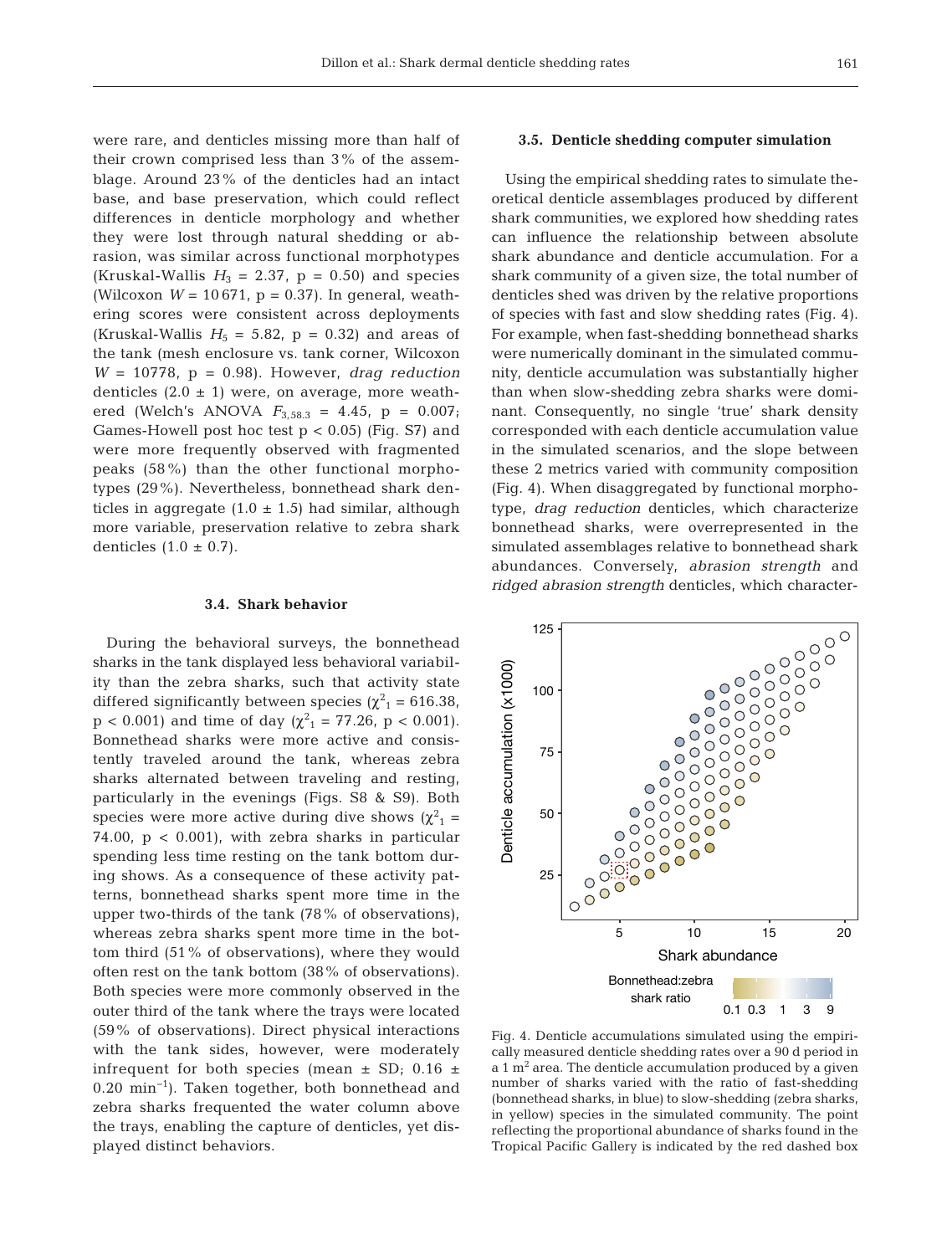ize zebra sharks, outnumbered *drag reduction* denticles only when zebra sharks were several times more abundant than bonnethead sharks (Fig. S10). As a result, the proportional representation of functional morphotypes in each simulated scenario did not inherently reflect the corresponding shark community composition given the contrasting shedding rates. This simulation underscores the value of considering shedding in denticle-based community reconstructions.

# **4. DISCUSSION**

Sharks lose their denticles, causing shark skin to be speckled with gaps where new denticles emerge to replace those lost (Reif 1985, Popp et al. 2020). This process of denticle replacement contributes to the accumulation of isolated denticles in sediments, yet the pattern and rate of denticle loss are unknown. Without understanding denticle shedding rates, it is challenging to generate reliable estimates of absolute shark abundance using denticle assemblages or assess their preservation potential. In this study, denticle shedding rates varied between the 2 shark species in the tank and, to a lesser extent, across months, a pattern which is broadly consistent with shark tooth replacement. Given the large ecological and physiological differences between these 2 species, our estimates might span much of the natural spectrum of denticle shedding rates. Overall, we show that natural shedding contributes substantially to the prevalence of denticle assemblages in sediments, and we make suggestions for interpreting these assemblages in light of the variance in shedding among shark life modes.

Denticle accumulation into the trays over the 9 mo long study indicated that bonnethead sharks shed their denticles 3.6 times faster than zebra sharks on average. After correcting for denticle quantities, shark space use, and methodological factors, the mean magnitude of difference was 2.2-fold. This difference echoed the ~1- to 4.5-fold variation in tooth replacement rates reported across extant shark species (Ifft & Zinn 1948, Applegate 1967, Moss 1967, Märkel & Laubier 1969, Reif et al. 1978, Luer et al. 1990). Yet, our finding that the demersal species in the tank shed fewer denticles than the benthopelagic species was unexpected and suggests that abrasion alone did not dictate shedding rates. Rather, we propose that this interspecific variation might have resulted from differences in metabolism, ecological traits, or denticle characteristics. First, we hypothesize that higher activity levels, possibly mediated by metabolism (Killen et al. 2010, Bernal et al. 2012), can elevate denticle shedding. Bonnethead sharks are obligate ram-ventilators and are negatively buoyant, meaning that they must constantly move to breathe and maintain their position in the water column (Myrberg & Gruber 1974, Parsons 1990). Accordingly, captive bonnethead sharks 'patrol' throughout the day (Myrberg & Gruber 1974), with activity states potentially tracking feeding schedules (Kelly et al. 2019), consistent with our findings in the behavioral surveys. In contrast, zebra sharks respire via buccal pumping and are observed, both in the wild (Dudgeon et al. 2008, 2013) and in the captive environment studied here, to remain sedentary for long periods each day and to exhibit nocturnal activity. In line with these behavioral differences, bonnethead sharks likely have higher metabolic rates than zebra sharks (Parsons 1990, Carlson & Parsons 2003, Bernal et al. 2012, Payne et al. 2015), which could increase denticle shedding rates, as has been found for shark teeth (Breder 1942, Luer et al. 1990, Correia 1999).

In addition to physiology, denticle characteristics could influence shedding rates. Although bonnethead and zebra sharks possess similar numbers of denticles (~3−11 million), they could differ in their susceptibility to shedding, particularly upon contact with the tank. For example, zebra sharks' thick denticles are well suited for contact with rocky, sandy, or coral-rich substrates (Reif 1985, Raschi & Tabit 1992), concordant with this species' demersal lifestyle. In contrast, bonnethead sharks have thinner, smaller, and more hydrodynamic denticles (Fig. 1) that might be more prone to shedding because this benthopelagic species does not frequently encounter surfaces in the wild. Moreover, due to the tightly coupled relationship between bonnethead denticle ridge morphology and drag reduction properties (Raschi & Musick 1986, Lauder et al. 2016), physical wear of the denticle crown or ridges might rapidly decrease performance (e.g. Leitl et al. 2021), offsetting the energetic expense of continually shedding and replacing denticles. Thus, despite zebra sharks resting on the tank bottom and both species contacting the tank sides during the behavioral surveys, the effect of these behaviors on denticle shedding could vary between species. Overall, our findings show that, like shark teeth, denticle shedding rates vary between species with different life modes, physiologies, and denticle morphologies — a result which likely extends to other ecological groups of sharks. Although more experimental work is needed to disentangle the relative importance of these potential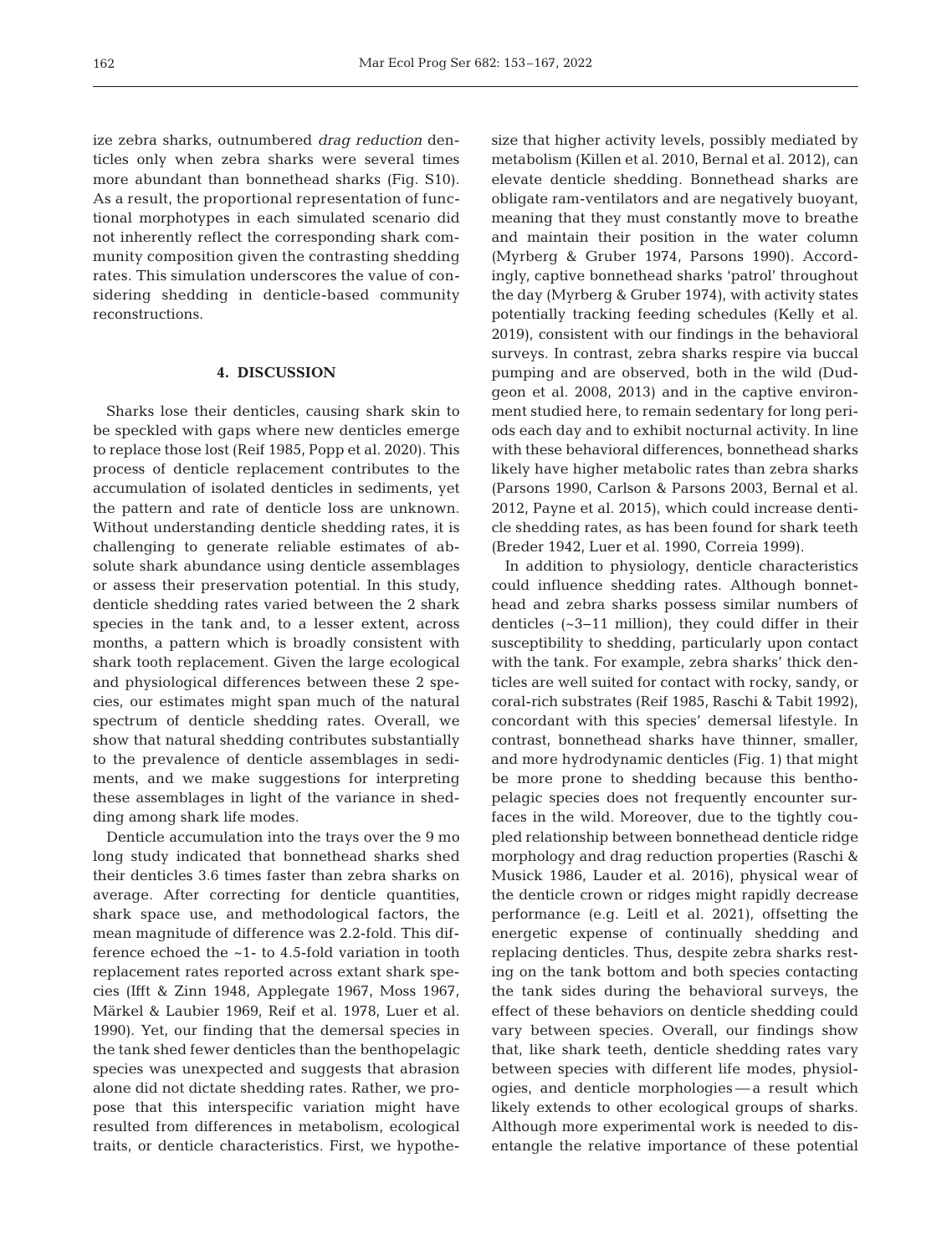mechanisms in driving interspecific variation, these differences in denticle shedding rates imply that (1) raw denticle counts do not inherently mirror shark absolute abundances and (2) shark community composition could influence total denticle accumulation if there is high variance in denticle shedding rates.

We observed temporal variation in denticle shedding despite shark density and tank conditions remaining stable throughout the study. The directionality and magnitude of these patterns differed between species, which could indicate distinct, interacting, or non-linear mechanisms. Neither photoperiod, water quality (e.g. temperature, alkalinity, or dissolved oxygen), water flow patterns, shark behavior, interactions with other large animals in the tank, aquarium attendance, nor hormonal changes associated with reproductive cycles could consistently explain these temporal patterns given the available data. However, we were unable to assess shark stress levels (i.e. in response to tank construction in November and December) or run controlled experiments to examine each hypothesized mechanism in isolation. Furthermore, a multi-year study would be needed to test whether these patterns follow seasonal cycles or, alternatively, whether they were caused by incidental changes to the tank environment. Although the proximate drivers remain inconclusive, temporal variation in denticle shedding might ultimately stem from metabolic rate, similar to shark tooth replacement (Luer et al. 1990, Correia 1999). At the same time, we expect environmental conditions and shark behavior to be more variable in a natural setting than in the controlled aquarium tank studied here, meaning that denticle shedding rates might be more dynamic in the wild. Given the ostensibly episodic nature of denticle shedding, we caution against using denticle accumulations over sub-annual time intervals to compare shark abundances. Yet, the denticle record in the field is typically time-averaged over years to millennia or longer, absorbing any short-term variability in denticle shedding rates. Variation in denticle accumulation over multi-year timescales is therefore more likely to result from ecological factors such as changes in shark abundance and distribution or from differences in preservation across denticle morphotypes.

Denticles accumulating in the trays broadly reflected the rank abundance of functional morphotypes found on bonnethead and zebra sharks. Correspondence between the composition of denticle assemblages and shark communities has been found in shallow marine environments in both recent and deep time, demonstrating that the denticle record

can measure shark functional diversity (Ferrón et al. 2014, Dillon et al. 2020). Here, because denticles recovered from the trays could be further identified to species, this correspondence also suggests that shedding rates were roughly consistent across the body of each shark and that specific functional morphotypes were not preferentially shed. The denticle record therefore most likely originates from natural shedding rather than the selective loss of denticles through abrasion or behavior. Although the effect of mortality was not addressed in this study, we expect pulses of denticle accumulation resulting from carcasses settling on the seafloor to be relatively rare yet recognizable. For example, work on fish scales has shown that scale deposition is primarily derived from shedding rather than predation or other mortality events (Shackleton 1988) and that outliers or anomalous samples can indicate instantaneous, mortalitydriven deposition (O'Connell & Tunnicliffe 2001). However, unlike fish scales, denticles might also infrequently enter sediments via ingestion and defecation by other sharks and marine mammals due to their dissolution-resistant composition (Fertl 1996, Ford et al. 2011, Mourier et al. 2013, Engelbrecht et al. 2019), yielding a pattern of deposition similar to natural shedding. Nonetheless, given that frequent, indiscriminate shedding appears to be a major mechanism producing denticle accumulation in sediments, both shark abundance and diversity as well as the relative proportions of functional morphotypes across sharks' bodies should contribute to denticle assemblage composition in the field.

Denticles recovered from the trays were well-preserved, demonstrating that denticles are largely intact when shed and are later exposed to taphonomic processes as they accumulate and are buried in sediments. On the whole, the median weathering score in this study (1.0) was lower (better preserved) than that of denticles recovered from modern (1.3− 2.0) and mid-Holocene (1.3) reef sediments using the same scoring criteria, and variation in preservation across denticles was similar (Dillon et al. 2020, 2021). Likewise, the frequency of denticles with intact bases was over twice as high in the trays (23%) as in reef sediments (~8−11%), suggesting that although some denticles are shed with their base intact, the bases are often lost during or shortly after shedding. Consistent with previous work (Dillon et al. 2020, 2021), *drag reduction* denticles were more weathered than the other functional morphotypes, as their peaks are prone to fragmentation. These weathering scores represent a baseline of denticle preservation around the time of deposition, providing context for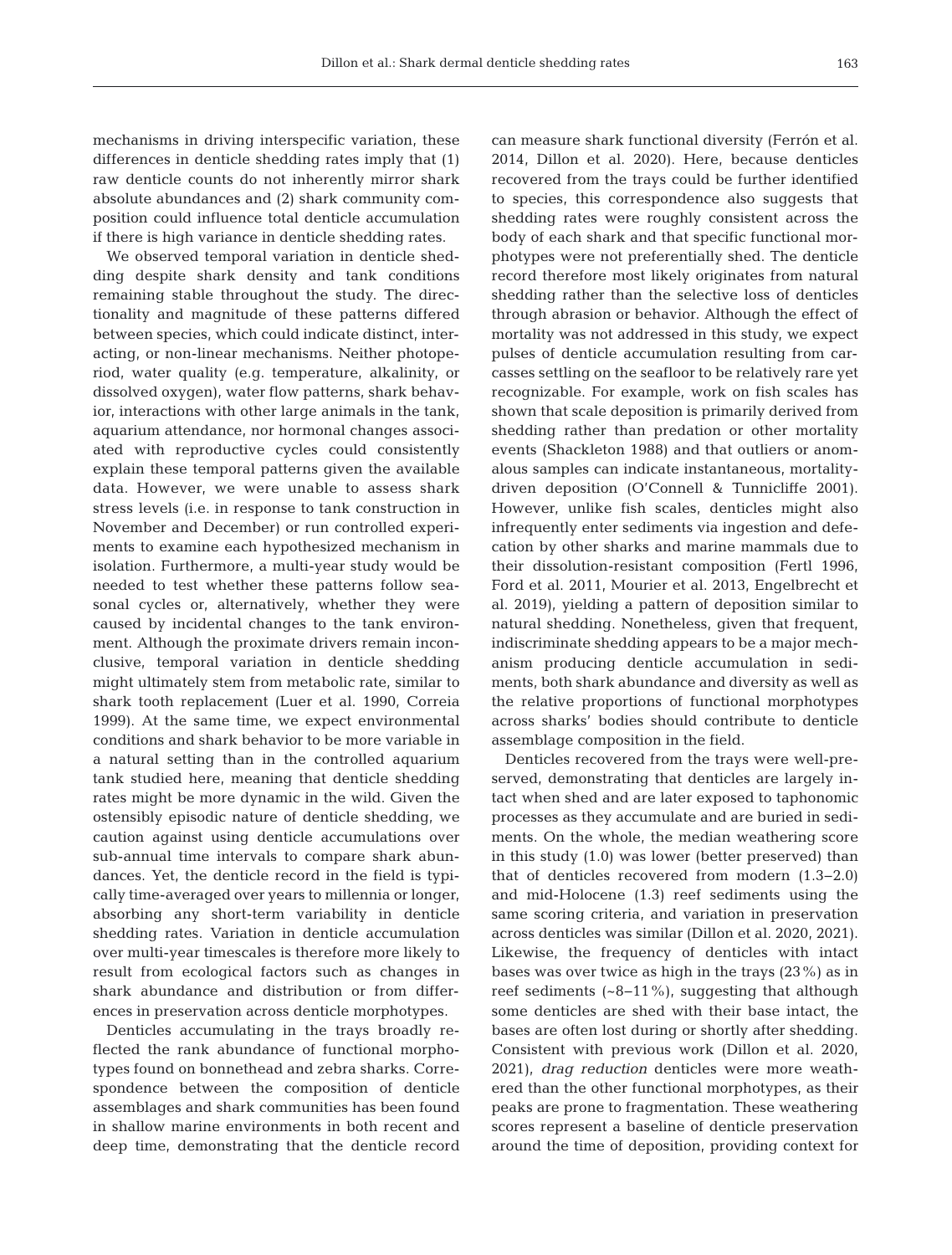interpreting denticle weathering in modern and fossil assemblages that have incurred additional taphonomic damage. Such comparisons should, nonetheless, be interpreted with care as they do not account for denticles lost through complete fragmentation or dissolution.

Building from our empirical measurements, the computer simulation examined the implications of interspecific variation in denticle shedding rates when interpreting denticle accumulation in the field. We share this simple, 2-species exercise to illustrate the interpretive boundaries of the denticle record, rather than to offer a means to predict shark abundances using field data, given that wild systems are inevitably more complex. In the simulation, shedding rates governed the linkage between absolute shark abundance and denticle accumulation, causing sharks with fast shedding rates to be overrepresented in the simulated denticle record. Simulated shark communities dominated by fast-shedding species therefore produced larger denticle assemblages that were compositionally skewed toward those species. Accordingly, using denticle abundances alone to reconstruct shark densities from an isolated sample might be intractable, yet such abundances could nonetheless provide insight into relative changes across samples.

Denticle shedding rate measurements collected at the level of shark species or life mode, as well as information about shark body size, denticle densities, and taphonomic alteration (Dillon et al. 2021), would be needed to construct more reliable shark density estimates from the denticle record. In the absence of this information, we suggest analyzing complementary absolute and relative abundance metrics across time points or between sampling locations to conservatively characterize community change. These metrics include: (1) absolute denticle accumulation rates, corrected by an age−depth model; (2) the absolute accumulation rate of each functional morphotype; (3) the relative proportion of each functional morphotype; and (4) beta diversity. Calculating both absolute and relative denticle abundances can help distinguish between a meaningful ecological change and an artifact of proportional math (Jackson 1997). These calculations can also be used to reveal any potential feedback between absolute denticle accumulation and assemblage composition (e.g. identifying whether patterns in overall denticle accumulation are driven by shifts in a numerically dominant species with an especially fast or slow shedding rate). Nevertheless, the 2 species included in this simulation likely represent opposite ends of the shedding rate spectrum. If so, the proportions of

fast- and slow-shedding species and their respective shedding rates might be more balanced in a wild shark community, where denticle accumulation rates have been found to correlate with shark abundances (Dillon et al. 2020). Regardless, this simulation helps constrain the inferences that can be made using denticle assemblages. Similar exercises could be instructive when interpreting other multi-element fossil as semblages, such as fish teeth, otoliths, or sea urchin spines.

Multiple logistical challenges hinder the collection of denticle shedding rate measurements from individual sharks. Conducting this study in an aquarium provided a controlled setting with a known and constant shark density, allowing repeated measurements of denticle shedding. At the same time, captivity could have artificially altered shedding rates in 5 primary ways. First, shark behavior and movement were limited by the tank environment. Physical contact with the enclosure, a scenario not encountered in the wild, could induce denticle loss. Furthermore, the artificial light, high fish density, dive shows, tank maintenance, feeding regimen, and visitor attendance could have affected shark behavior or stress levels, indirectly influencing shedding rates. Although we explored some of these potential confounding variables, our behavioral surveys might have lacked the resolution to infer an effect on denticle shedding. On the other hand, we were not able to test how diet, ontogeny, migration, water temperature, or other seasonal behaviors or metabolic shifts affect shedding particularly over annual timescales in a biodiverse shark community. For example, natural oscillations in environmental conditions in the wild could augment the temporal variability of denticle shedding rates. As such, caution should be exercised when extrapolating measurements from captive sharks to wild contexts. Second, all patterns observed in this study precede any taphonomic alteration that would occur as denticle assemblages are buried, reworked, or exhumed after initial deposition. Third, water flow can influence denticle sinking trajectories, although flow in the tank was relatively low and localized, particularly when compared to a natural marine setting. These flow patterns did not appear to create nonrandom concentrations of denticles across the sampled tray locations (Fig. S3). Given that denticles are 2−3 times denser than seawater, they likely sank quickly relative to any currents in the tank. Nonetheless, future empirical or theoretical work to model denticle sinking rates and pathways could illuminate how far denticles are displaced horizontally as they settle under different flow regimes. Fourth, the input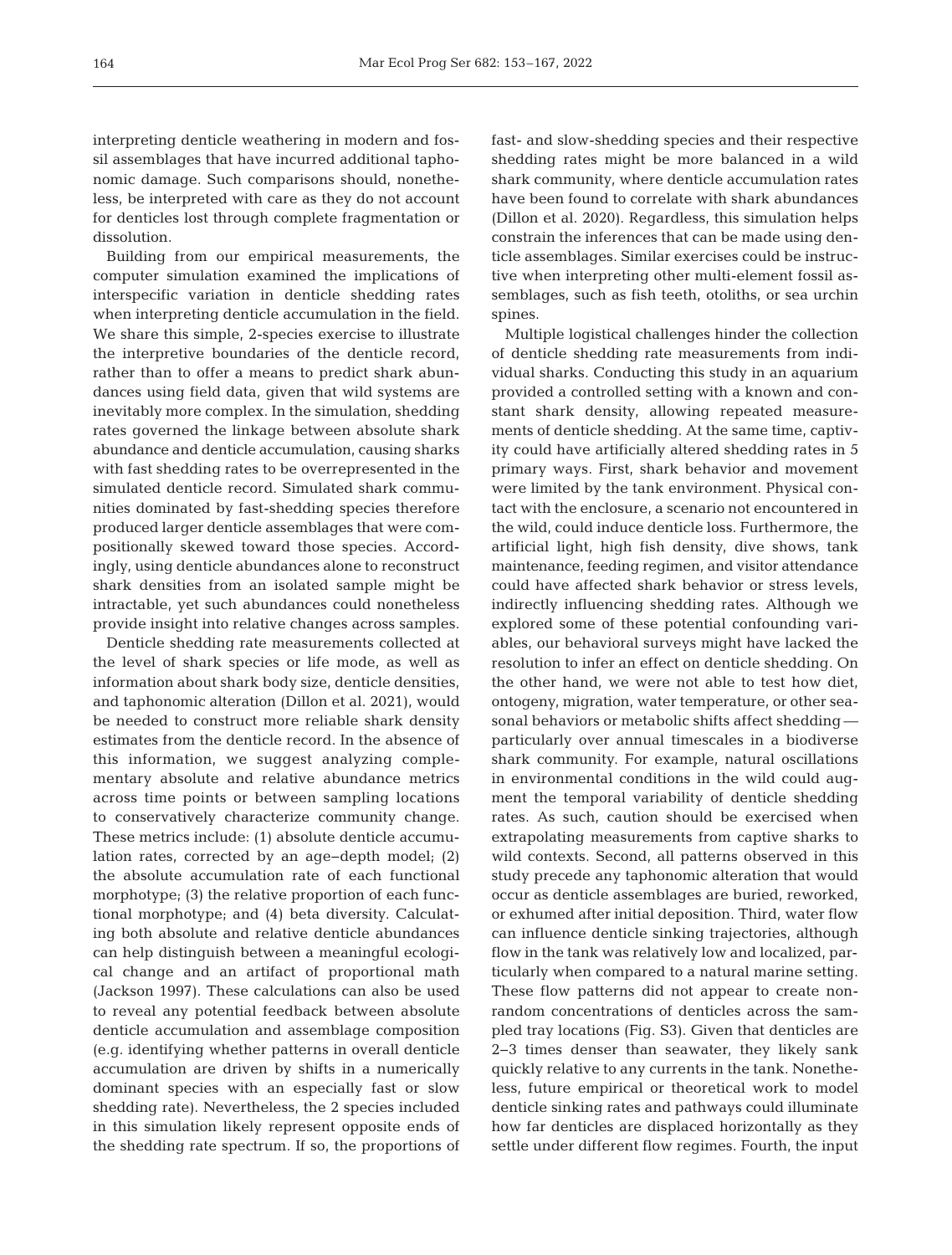of non-experimental sediment into the trays could have elevated the observed shedding rates, although this effect appeared to be minor. Fifth, the large tank size prevented the measurement of absolute shedding rates given that every denticle accumulating in the tank substrate could not be counted. Rather, we sub-sampled the process of denticle accumulation as a proxy for denticle shedding. Despite these limitations, our results provide first insight into the range of variation in denticle shedding rates between sharks with different life modes as well as a framework to collect these measurements for additional species.

Collectively, we demonstrate that the 2 shark species in this study contribute unevenly to the denticle record, highlighting denticle shedding rates as an important and dynamic biological lens through which shark abundance can be determined from denticle accumulation. Our denticle shedding rate measurements build on previous advances in the identification, quantification, and recovery of denticles from sediments (Helms & Riedel 1971, Doyle & Riedel 1979, Tway 1979, Reif 1985, Ferrón et al. 2014, Dillon et al. 2017, 2020, Ferrón & Botella 2017, Sibert et al. 2017), which have illuminated the prevalence and ecological value of these understudied microfossils. Our findings provide a first step in calibrating the relationship between shark density and denticle accumulation to improve our understanding of how sharks are represented as disarticulated denticle assemblages in the fossil record. They also offer guidance when evaluating denticle assemblages as a proxy for shark abundance in the field and call attention to the natural complexities when interpreting these abundance data.

*Data availability*. Data are archived in the Dryad Digital Re pository: https://doi.org/10.25349/D9K32M. The R code used in this study is available at https://github.com/erinmdillon/ denticle-shedding-meps2021 and archived on Zenodo: https:// doi.org/10.5281/zenodo.5637265.

*Acknowledgements*. We thank the Aquarium of the Pacific and its staff members L. Samarov, J. Monday, K. Lev, J. Nishimoto, R. Munson, J. Barron, D. Munoz, N. Jaros, and S. Trautwein for their assistance coordinating tank access and deploying trays; V. Chan, M. Rivera, N. Minouei, C. McQueen, N. Jacob, L. Witonsky, M. Walton, S. Tellow, A. Diedenhofen, J. Faessel, and L. May for field and lab assistance; A. Simms for providing subsampling equipment; R. Norris and A. Guerra for conceptual discussions; J. Villafaña for the thoughtful review; and E. Sibert, H. Ferrón, editor M. Peck, and an anonymous reviewer for their valuable comments which greatly improved the manuscript. Study collaboration and funding were provided by the US Department of the Interior, Bureau of Ocean Energy Management, Environmental Studies Program, Washington, DC, under Agreement Number MP1400039 (K.D.L.). Any use of trade, product or firm names in this publication is for descriptive purposes only and does not imply endorsement by the US Government. Additional support was provided by the University of California Santa Barbara (E.M.D. and D.J.M.), the Schmidt Family Foundation (E.M.D.), the Alfred P. Sloan Foundation (D.J.M.), the U.S. Geological Survey Ecosystem Mission Area (K.D.L.), and the Sistema Nacional de Investigación of the Secretaría Nacional de Ciencia, Tecnología e Innovación (A.O.).

## LITERATURE CITED

- Applegate SP (1967) A survey of shark hard parts. In: Gilbert PW, Mathewson RF, Rall DP (eds) Sharks, skates, and rays. Johns Hopkins Press, Baltimore, MD, p 37−67
- [Badgley C \(1986\) Counting individuals in mammalian fossil](https://doi.org/10.2307/3514695) assemblages from fluvial environments. Palaios 1: 328−338
	- Bernal D, Carlson JK, Goldman KJ, Lowe CG (2012) Energetics, metabolism, and endothermy in sharks and rays. In:Carrier JC, Musick JA, Heithaus MR (eds) Biology of sharks and their relatives, 2nd edn. CRC Press, Boca Raton, FL, p 211−237
- [Botella H, Valenzuela-Ríos JI, Martínez-Perez C \(2009\)](https://doi.org/10.1111/j.1502-3931.2009.00152.x) Tooth replacement rates in early chondrichthyans: a qualitative approach. Lethaia 42:365-376
- [Breder C Jr \(1942\) The shedding of teeth by](https://doi.org/10.2307/1437945) *Carcharias littoralis* (Mitchill). Copeia 1942: 42−44
- [Brooks ME, Kristensen K, van Benthem KJ, Magnusson A](https://doi.org/10.32614/RJ-2017-066) and others (2017) GlmmTMB balances speed and flexibility among packages for zero-inflated generalized linear mixed modeling. R J 9:378-400
- Capetta H (2012) Chondrichthyes II, Mesozoic and Cenozoic Elasmobranchii: teeth. In: Schultze HP (ed) Handbook of paleoichthyology, Vol 3E, 2nd edn. Verlag Dr. Friedrich Pfeil, Munich, p 1–512
- Carlson JK, Parsons GR (2003) Respiratory and hematological responses of the bonnethead shark, *Sphyrna tiburo*, to acute changes in dissolved oxygen. J Exp Mar Biol Ecol 294: 15−26
- [Carrillo-Briceño JD, Carrillo JD, Aguilera OA, Sanchez-](https://doi.org/10.7717/peerj.5313)Villagra MR (2018) Shark and ray diversity in the Tropical America (Neotropics) — an examination of environmental and historical factors affecting diversity. PeerJ 6: e5313
	- Compagno L, Dando M, Fowler S (2005) Sharks of the world. HarperCollins Publishers, London
- [Correia JP \(1999\) Tooth loss rate from two captive sandtiger](https://doi.org/10.1002/(SICI)1098-2361(1999)18%3A4%3C313%3A%3AAID-ZOO5%3E3.0.CO%3B2-D) sharks *(Carcharias taurus)*. Zoo Biol 18:313-317
- Creager SB, Porter ME (2018) Stiff and tough: a comparative study on the tensile properties of shark skin. Zoology 126: 154−163
- [Dillon EM, Norris RD, O'Dea A \(2017\) Dermal denticles as a](https://doi.org/10.3354/meps12018) tool to reconstruct shark communities. Mar Ecol Prog Ser 566: 117−134
- [Dillon EM, Lafferty KD, McCauley DJ, Bradley D and others](https://doi.org/10.1111/2041-210X.13346) (2020) Dermal denticle assemblages in coral reef sediments correlate with conventional shark surveys. Methods Ecol Evol 11: 362−375
- [Dillon EM, McCauley DJ, Morales-Saldaña JM, Leonard](https://doi.org/10.1073/pnas.2017735118) ND, Zhao J, O'Dea A (2021) Fossil dermal denticles reveal the pre-exploitation baseline of a Caribbean coral reef shark community. Proc Natl Acad Sci USA 118: e2017735118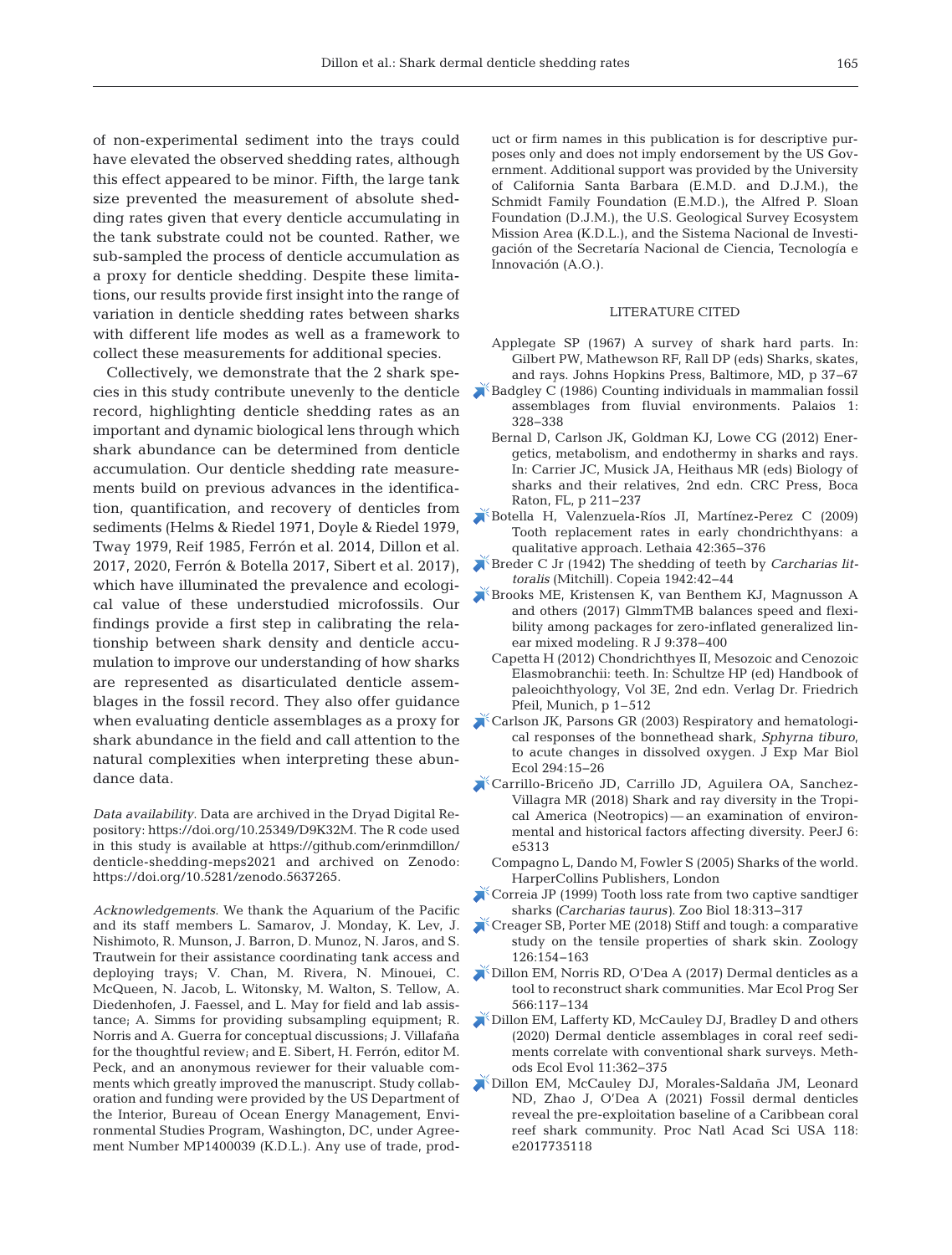- Doyle PS, Riedel WR (1979) Ichthyoliths: present status of taxonomy and stratigraphy of microscopic fish skeletal debris. SIO Reference Series. Scripps Institution of Oceanography, University of California, La Jolla, CA
- [Drew J, Philipp C, Westneat MW \(2013\) Shark tooth](https://doi.org/10.1371/journal.pone.0059855) weapons from the 19th century reflect shifting baselines in Central Pacific predator assemblies. PLOS ONE 8: e59855
- [Dudgeon CL, Noad MJ, Lanyon JM \(2008\) Abundance and](https://doi.org/10.3354/meps07581) demography of a seasonal aggregation of zebra sharks *Stegostoma fasciatum.* Mar Ecol Prog Ser 368: 269−281
- [Dudgeon CL, Lanyon JM, Semmens JM \(2013\) Seasonality](https://doi.org/10.1016/j.anbehav.2012.12.013) and site fidelity of the zebra shark, *Stegostoma fasciatum*, in southeast Queensland, Australia. Anim Behav 85: 471−481
- [Engelbrecht TM, Kock AA, O'Riain MJ \(2019\) Running](https://doi.org/10.1002/ecs2.2531) scared: when predators become prey. Ecosphere 10: e02531
- [Ferrón HG, Botella H \(2017\) Squamation and ecology of](https://doi.org/10.1371/journal.pone.0172781) thelodonts. PLOS ONE 12:e0172781
- [Ferrón H, Pla C, Martínez-Pérez C, Escudero-Mozo MJ,](https://doi.org/10.5209/rev_JIGE.2014.v40.n1.44089) Botella H (2014) Morphometric discriminant analysis of isolated chondrichthyan scales for palaeoecological inferences: the Middle Triassic of the Iberian Chain (Spain) as a case of study. J Iber Geol 40: 87−97
- [Ferrón HG, Herráiz JL, Botella H, Martínez-Pérez C \(2019\)](https://doi.org/10.7203/sjp.34.2.16118) Pre-Messinian ecological diversity of Mediterranean sharks revealed by the study of their dermal denticles. Spanish J Paleontol 34: 289−298
- [Fertl D \(1996\) A report of killer whales \(](https://doi.org/10.1111/j.1748-7692.1996.tb00075.x)*Orcinus orca*) feeding on a carcharhinid shark in Costa Rica. Mar Mamm Sci 12: 606−611
- [Ford JKB, Ellis GM, Matkin CO, Wetklo MH, Barrett-](https://doi.org/10.3354/ab00307)Lennard LG, Withler RE (2011) Shark predation and tooth wear in a population of northeastern Pacific killer whales. Aquat Biol 11:213-224
	- Gardner WD (1980) Sediment trap dynamics and calibration:a laboratory evaluation. J Mar Res 38: 17−39
	- Hartig F (2021) DHARMa: Residual diagnostics for hierarchical (multi-level/mixed) regression models. R package version 0.4.1. http://florianhartig.github.io/DHARMa/
	- Helms PB, Riedel WR (1971) Skeletal debris of fishes. In: Winterer EL, Riedel WR, Brönnimann P, Gealy EL and others (eds) Initial reports of the deep sea drilling project, Vol 7, Part 2. US Government Printing Office, Washington, DC, p 1709−1720
- [Ifft JD, Zinn DJ \(1948\) Tooth succession in the smooth dog](https://doi.org/10.2307/1538156)fish, *Mustelus canis.* Biol Bull (Woods Hole) 95: 100−106
- [Jackson DA \(1997\) Compositional data in community ecol](https://doi.org/10.1890/0012-9658(1997)078%5b0929%3ACDICET%5d2.0.CO%3B2)ogy: the paradigm or peril of proportions? Ecology 78: 929−940
	- Jagt JWM, Jagt-Yazykova EA (2017) Shark the how and why of an exhibit. Zoophilol Pol J Anim Stud 3:261-279
- [Kelly ML, Collin SP, Hemmi JM, Lesku JA \(2019\) Evidence for](https://doi.org/10.1159/000504123) sleep in sharks and rays: behavioural, physiological, and evolutionary considerations. Brain Behav Evol 94:37-50
- [Killen SS, Atkinson D, Glazier DS \(2010\) The intraspecific](https://doi.org/10.1111/j.1461-0248.2009.01415.x) scaling of metabolic rate with body mass in fishes depends on lifestyle and temperature. Ecol Lett 13: 184−193
- [Lauder GV, Wainwright DK, Domel AG, Weaver JC, Wen L,](https://doi.org/10.1103/PhysRevFluids.1.060502) Bertoldi K (2016) Structure, biomimetics, and fluid dynamics of fish skin surfaces. Phys Rev Fluids 1:060502
	- Leitl PA, Feichtinger C, Naughton JW, Flanschger A and others (2021) Measurement of riblet defects and their

impact on performance. AIAA Scitech 2021 Forum, 11−15 & 19−21 January 2021, Virtual Event. AIAA 2021- 0034

- [Luer CA, Blum PC, Gilbert PW \(1990\) Rate of tooth replace](https://doi.org/10.2307/1445834)ment in the nurse shark, *Ginglymostoma cirratum.* Copeia 1990: 182−191
- [Maisey JG \(1984\) Higher elasmobranch phylogeny and](https://doi.org/10.1111/j.1096-3642.1984.tb00534.x) biostratigraphy. Zool J Linn Soc 82:33-54
	- Märkel VK, Laubier L (1969) Zum Zahnersatz bei Elasmobranchiern. Zool Beitr 15: 41−44
- [Martínez-Pérez C, Carrillo-Briceño JD, Esparza C, Ferrón](https://doi.org/10.1080/08912963.2017.1326111) HG, Manzanares E, Hammann C, Botella H (2018) A Serravallian (Middle Miocene) shark fauna from Southeastern Spain and its palaeoenvironment significance. Hist Biol 30:422-432
	- Moss SA (1967) Tooth replacement in the lemon shark, *Negaprion brevirostris*. In:Gilbert PW, Mathewson RF, Rall DP (eds) Sharks, skates, and rays. Johns Hopkins Press, Baltimore, MD, p 319−329
- [Moss SA \(1972\) Tooth replacement and body growth rates in](https://doi.org/10.2307/1442738) the smooth dogfish, *Mustelus canis* (Mitchill). Copeia 1972: 808−811
- [Mourier J, Planes S, Buray N \(2013\) Trophic interactions at](https://doi.org/10.1007/s00338-012-0976-y) the top of the coral reef food chain. Coral Reefs 32:285
- [Myrberg AA Jr, Gruber SH \(1974\) The behavior of the bon](https://doi.org/10.2307/1442530)nethead shark, *Sphyrna tiburo.* Copeia 1974: 358−374
- $\sim$  [O'Connell JM, Tunnicliffe V \(2001\) The use of sedimentary](https://doi.org/10.1016/S0025-3227(00)00149-3) fish remains for interpretation of long-term fish population fluctuations. Mar Geol 174: 177−195
- [Overstrom NA \(1991\) Estimated tooth replacement rate in](https://doi.org/10.2307/1446602) captive sand tiger sharks (*Carcharias taurus* Rafinesque, 1810). Copeia 1991:525-526
- Owen R (1866) Anatomy of vertebrates. Vol 1: Fishes and reptiles. Longmans, Green, and Co., London
- [Paillard A, Shimada K, Pimiento C \(2021\) The fossil record of](https://doi.org/10.1111/jfb.14588) extant elasmobranchs. J Fish Biol 98:445-455
- **[Parsons GR \(1990\) Metabolism and swimming efficiency of the](https://doi.org/10.1007/BF01314338)** bonnethead shark *Sphyrna tiburo*. Mar Biol 104:363-367
- [Payne NL, Snelling EP, Fitzpatrick R, Seymour J and others](https://doi.org/10.1111/2041-210X.12358) (2015) A new method for resolving uncertainty of energy requirements in large water breathers: the 'mega-flume' seagoing swim-tunnel respirometer. Methods Ecol Evol 6: 668−677
- [Pimiento C, Griffin JN, Clements CF, Silvestro D, Varela S,](https://doi.org/10.1038/s41559-017-0223-6) Uhen MD, Jaramillo C (2017) The Pliocene marine megafauna extinction and its impact on functional diversity. Nat Ecol Evol 1: 1100−1106
- [Pla C, Márquez-Aliaga A, Botella H \(2013\) The chondrich](https://doi.org/10.1080/02724634.2013.748668)thyan fauna from the Middle Triassic (Ladinian) of the Iberian Range (Spain). J Vertebr Paleontol 33: 770−785
- [Popp M, White CF, Bernal D, Wainwright DK, Lauder GV](https://doi.org/10.1002/jmor.21222)  $(2020)$  The denticle surface of thresher shark tails: threedimensional structure and comparison to other pelagic species. J Morphol 281:938-955
	- R Core Team (2019) R: a language and environment for statistical computing. R Foundation for Statistical Computing, Vienna
	- Raschi WG, Musick JA (1986) Hydrodynamic aspects of shark scales. NASA Contractor Report 3963. Prepared for Langley Research Center under Contract NAS1- 16042. Langley Research Center, Langley, VA
- Raschi W, Tabit C [\(1992\) Functional aspects of placoid scales:](https://doi.org/10.1071/MF9920123)  a review and update. Mar Freshw Res 43: 123−147
- [Reif WE \(1974\) Morphologie und Musterbildung im Haut](https://doi.org/10.1111/j.1502-3931.1974.tb00882.x)zähnchen Skelett von *Heterodontus*. Lethaia 7: 25−42